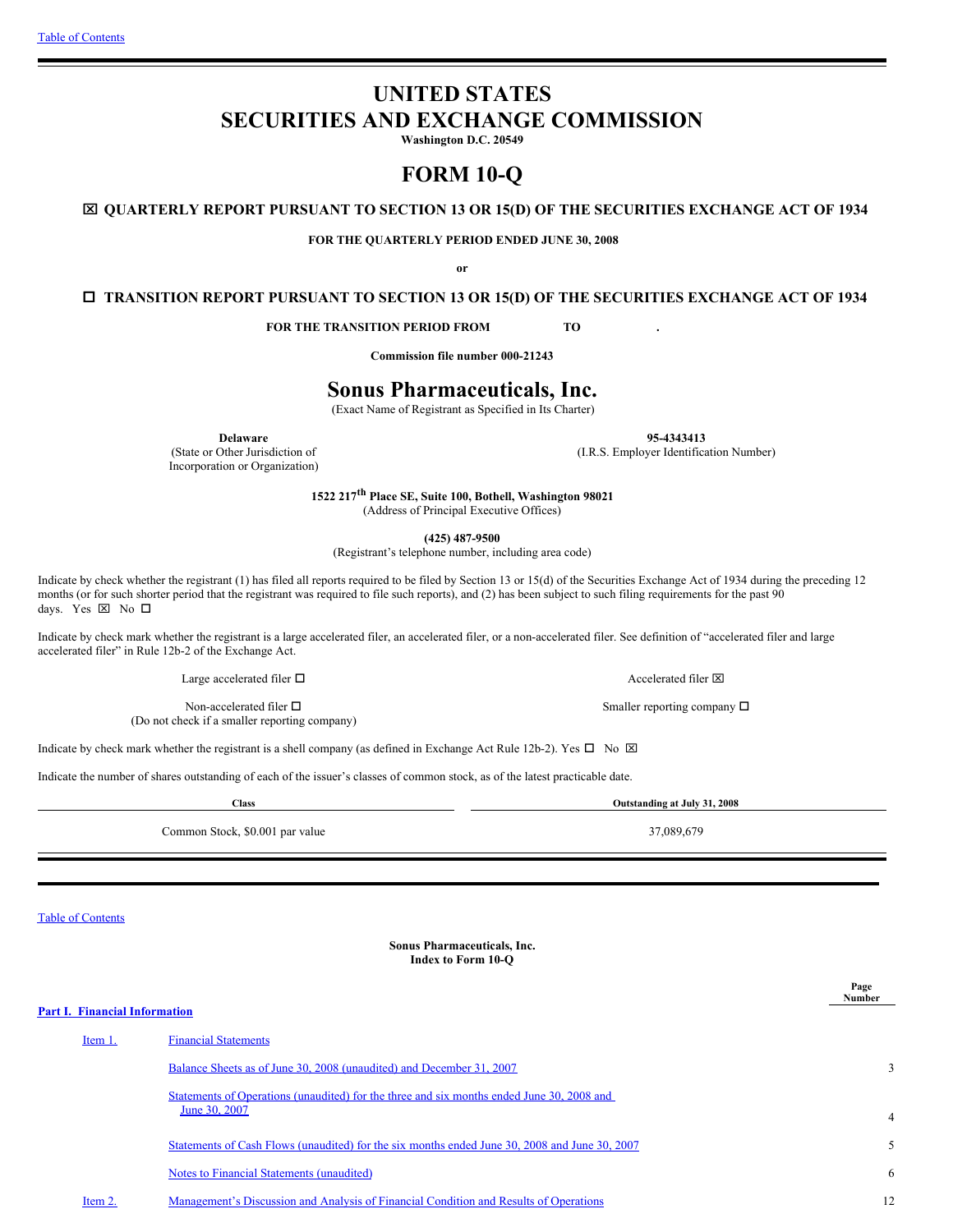## [Item](#page-10-0) 3. [Quantitative](#page-10-0) and Qualitative Disclosures About Market Risk 19

**[Item](#page-10-1) 4.** Controls and [Procedures](#page-10-1) 19

## **Part II. Other [Information](#page-10-2)**

| Item 1A. | <b>Risk Factors</b>                                                        | 20 |
|----------|----------------------------------------------------------------------------|----|
| Item 6.  | <b>Exhibits</b>                                                            | 24 |
|          | Items 1, 2, 3, 4 and 5 are not applicable and therefore have been omitted. |    |

2

## Table of [Contents](#page-0-0)

## <span id="page-1-0"></span>**Part I. Financial Information**

## <span id="page-1-1"></span>**Item 1. Financial Statements**

#### <span id="page-1-2"></span>**Sonus Pharmaceuticals, Inc. Balance Sheets**

|                                                                                                           |    | <b>June 30,</b><br>2008<br>(unaudited) |              | December 31,<br>2007 |  |
|-----------------------------------------------------------------------------------------------------------|----|----------------------------------------|--------------|----------------------|--|
| <b>Assets</b>                                                                                             |    |                                        |              |                      |  |
| Current assets:                                                                                           |    |                                        |              |                      |  |
| Cash and cash equivalents                                                                                 | \$ | 5,727,889                              | $\mathbb{S}$ | 6,535,272            |  |
| Marketable securities                                                                                     |    | 17,532,448                             |              | 27,663,554           |  |
| Interest receivable                                                                                       |    | 233,545                                |              | 456,149              |  |
| Other current assets                                                                                      |    | 454,633                                |              | 576,905              |  |
| Total current assets                                                                                      |    | 23,948,515                             |              | 35,231,880           |  |
|                                                                                                           |    |                                        |              |                      |  |
| Equipment, furniture and leasehold improvements, net                                                      |    | 8,987,747                              |              | 9,577,567            |  |
| Other assets                                                                                              |    | 497,327                                |              | 439,822              |  |
| Total assets<br>S                                                                                         |    | 33,433,589                             | S            | 45,249,269           |  |
| <b>Liabilities and Stockholders' Equity</b>                                                               |    |                                        |              |                      |  |
| Current liabilities:                                                                                      |    |                                        |              |                      |  |
| Accounts payable                                                                                          | \$ | 151,530                                | \$           | 1,462,444            |  |
| Accrued expenses                                                                                          |    | 1,104,012                              |              | 4, 141, 273          |  |
| Current portion of deferred rent and long-term obligation                                                 |    | 902,606                                |              | 765,005              |  |
| Total current liabilities                                                                                 |    | 2,158,148                              |              | 6,368,722            |  |
| Deferred rent and long-term obligation, less current portion                                              |    | 6,759,191                              |              | 6,976,130            |  |
| Commitments and contingencies                                                                             |    |                                        |              |                      |  |
| Stockholders' equity:                                                                                     |    |                                        |              |                      |  |
| Preferred stock; \$.001 par value; 5,000,000 authorized; no shares issued or outstanding                  |    |                                        |              |                      |  |
| Common stock; \$.001 par value; 75,000,000 shares authorized; 37,089,679 and 37,048,335 shares issued and |    |                                        |              |                      |  |
| outstanding at June 30, 2008 and December 31, 2007, respectively                                          |    | 157,248,395                            |              | 156,704,899          |  |
| Accumulated deficit                                                                                       |    | (132, 723, 932)                        |              | (124, 801, 837)      |  |
| Accumulated other comprehensive (income) loss                                                             |    | (8,213)                                |              | 1,355                |  |
| Total stockholders' equity                                                                                |    | 24,516,250                             |              | 31,904,417           |  |
| Total liabilities and stockholders' equity<br>S                                                           |    | 33,433,589                             | \$           | 45,249,269           |  |

See accompanying notes. 3

### Table of [Contents](#page-0-0)

#### <span id="page-1-3"></span>**Sonus Pharmaceuticals, Inc. Statements of Operations (Unaudited)**

|                                           |      | <b>Three Months</b><br>Ended June 30, |  |           |  | <b>Six Months</b><br>Ended June 30. |  |            |  |
|-------------------------------------------|------|---------------------------------------|--|-----------|--|-------------------------------------|--|------------|--|
|                                           | 2008 |                                       |  | 2007      |  | 2008                                |  | 2007       |  |
| Revenue:                                  |      |                                       |  |           |  |                                     |  |            |  |
| Collaboration revenue from Bayer Schering |      |                                       |  | 3,271,018 |  | $\hspace{0.05cm}$                   |  | 8,322,052  |  |
|                                           |      |                                       |  |           |  |                                     |  |            |  |
| Operating expenses:                       |      |                                       |  |           |  |                                     |  |            |  |
| Research and development                  |      | 1,487,766                             |  | 7,695,972 |  | 3,756,800                           |  | 14,635,370 |  |
| General and administrative                |      | 2,507,076                             |  | 2,128,522 |  | 4,608,485                           |  | 4,104,121  |  |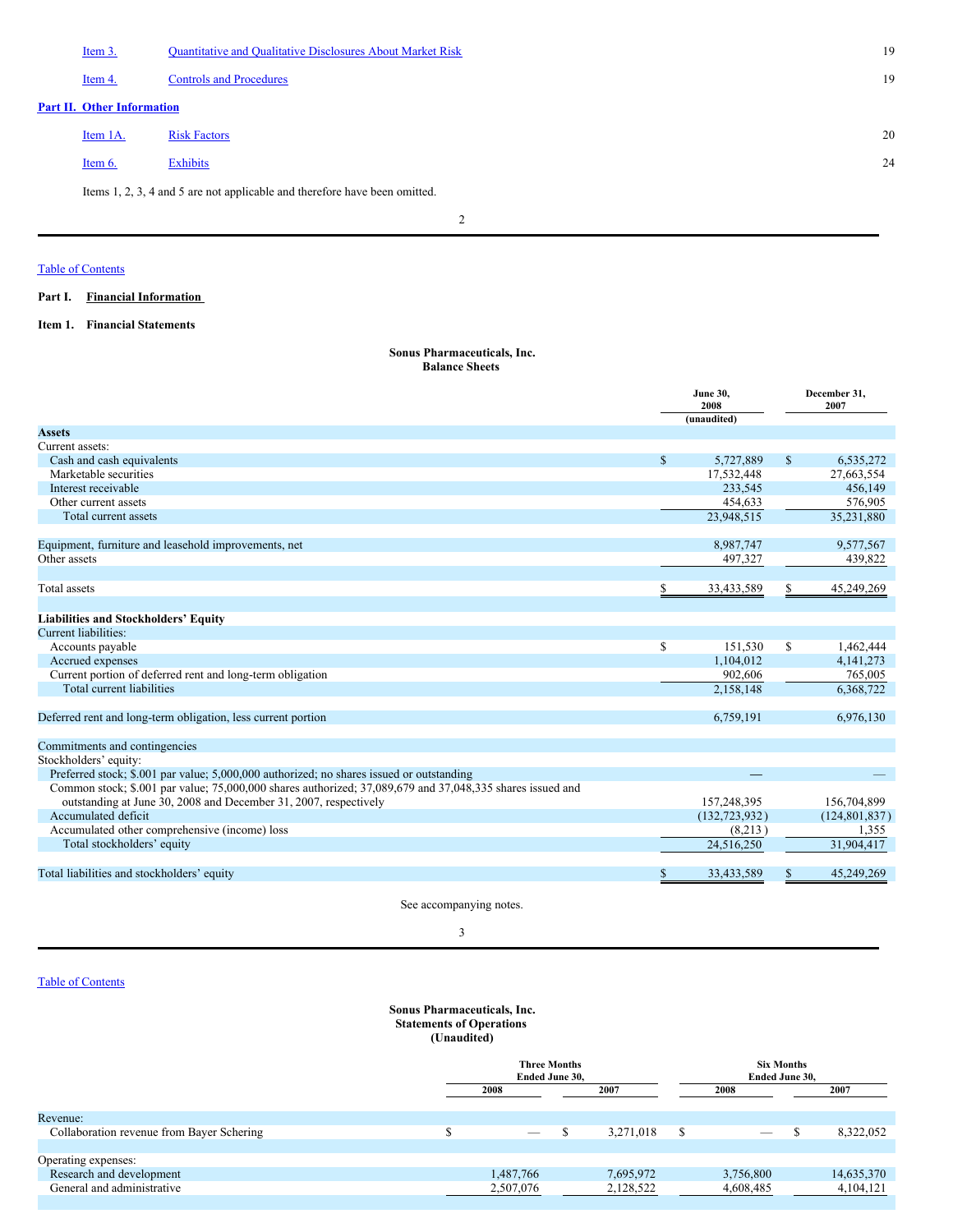| Total operating expenses                                           |                         | 3,994,842   | 9,824,494    |                         | 8,365,285   |               | 18,739,491     |
|--------------------------------------------------------------------|-------------------------|-------------|--------------|-------------------------|-------------|---------------|----------------|
| Operating loss                                                     |                         | (3,994,842) | (6,553,476)  |                         | (8,365,285) |               | (10, 417, 439) |
| Other income (expense):                                            |                         |             |              |                         |             |               |                |
| Other income (expense)                                             |                         | 12,935      |              | 949                     | (31, 443)   |               | (34,004)       |
| Interest income                                                    |                         | 175,003     |              | 589,485                 | 474,631     |               | 1,263,358      |
| Interest expense                                                   |                         |             |              | (125)                   |             |               | (434)          |
| Total other income, net                                            |                         | 187,938     |              | 590,309                 | 443,188     |               | 1,228,920      |
| Net loss                                                           |                         | (3,806,904) | ж            | (5,963,167)             | (7,922,097) |               | (9,188,519)    |
| Basic and diluted net loss per share                               | $\mathbb{S}$            | (0.10)      | $\mathbb{S}$ | <sup>\$</sup><br>(0.16) | (0.21)      | <sup>\$</sup> | (0.25)         |
| Shares used in computation of basic and diluted net loss per share |                         | 37,062,353  | 36,883,944   |                         | 37,057,187  |               | 36,868,990     |
|                                                                    | See accompanying notes. |             |              |                         |             |               |                |

<span id="page-2-0"></span>4

## Table of [Contents](#page-0-0)

**Sonus Pharmaceuticals, Inc. Statements of Cash Flows (Unaudited)**

|                                                                             |   | <b>Six Months Ended June 30.</b> |              |                |  |
|-----------------------------------------------------------------------------|---|----------------------------------|--------------|----------------|--|
|                                                                             |   | 2008                             |              | 2007           |  |
| <b>Operating activities:</b>                                                |   |                                  |              |                |  |
| Net loss                                                                    | S | (7,922,097)                      | <sup>S</sup> | (9,188,519)    |  |
| Adjustments to reconcile net loss to net cash used in operating activities: |   |                                  |              |                |  |
| Depreciation                                                                |   | 695,454                          |              | 302,288        |  |
| Non-cash stock-based compensation                                           |   | 530,724                          |              | 1,309,490      |  |
| Amortization (Accretion) of investments                                     |   | 12,787                           |              | (322,799)      |  |
| Changes in operating assets and liabilities:                                |   |                                  |              |                |  |
| Accounts receivable from related party                                      |   |                                  |              | 2,494,678      |  |
| Interest receivable                                                         |   | 222,604                          |              | (535, 535)     |  |
| Other current assets                                                        |   | 122,272                          |              | (13,060)       |  |
| Other long term assets                                                      |   | (57, 505)                        |              | 15,671         |  |
| Accounts payable                                                            |   | (1,310,914)                      |              | (757, 115)     |  |
| Accounts payable to related party                                           |   |                                  |              | 297,250        |  |
| Accrued expenses                                                            |   | (3,037,261)                      |              | (4,828,936)    |  |
| Deferred rent                                                               |   | (251, 856)                       |              |                |  |
| Other current liabilities                                                   |   | 139,691                          |              | (50,029)       |  |
| Deferred revenue from related party                                         |   |                                  |              | (2,772,959)    |  |
| Other long-term liabilities                                                 |   | 32,827                           |              |                |  |
| Net cash used in operating activities                                       |   | (10, 823, 274)                   |              | (14,049,575)   |  |
|                                                                             |   |                                  |              |                |  |
| <b>Investing activities:</b>                                                |   |                                  |              |                |  |
| Purchases of capital equipment and leasehold improvements                   |   | (105, 634)                       |              | (437, 453)     |  |
| Purchases of marketable securities                                          |   | (21, 145, 760)                   |              | (38,690,506)   |  |
| Proceeds from sales of marketable securities                                |   | 30,955,000                       |              | 19,510,014     |  |
| Proceeds from maturities of marketable securities                           |   | 299,513                          |              | 281,587        |  |
| Net cash provided by (used in) investing activities                         |   | 10,003,119                       |              | (19, 336, 358) |  |
|                                                                             |   |                                  |              |                |  |
| <b>Financing activities:</b>                                                |   |                                  |              |                |  |
| Proceeds from of common stock warrants                                      |   |                                  |              | 57,440         |  |
| Proceeds from issuance of common stock under employee benefit plans         |   | 12,772                           |              | 116,509        |  |
| Payments on lease obligations                                               |   |                                  |              | (14,763)       |  |
| Net cash provided by investing activities                                   |   | 12,772                           |              | 159,186        |  |
|                                                                             |   |                                  |              |                |  |
| Decrease in cash and cash equivalents for the period                        |   | (807, 383)                       |              | (33, 226, 747) |  |
| Cash and cash equivalents at beginning of period                            |   | 6,535,272                        |              | 35,771,784     |  |
|                                                                             |   |                                  |              |                |  |
| Total cash and cash equivalents                                             |   | 5,727,889                        | \$           | 2,545,037      |  |
| Supplemental cash flow information:                                         |   |                                  |              |                |  |
| Interest paid                                                               | S |                                  | \$           | 434            |  |
|                                                                             |   |                                  |              |                |  |
| See accompanying notes.                                                     |   |                                  |              |                |  |

Table of [Contents](#page-0-0)

<span id="page-2-1"></span>**Sonus Pharmaceuticals, Inc. Notes to Financial Statements (Unaudited)**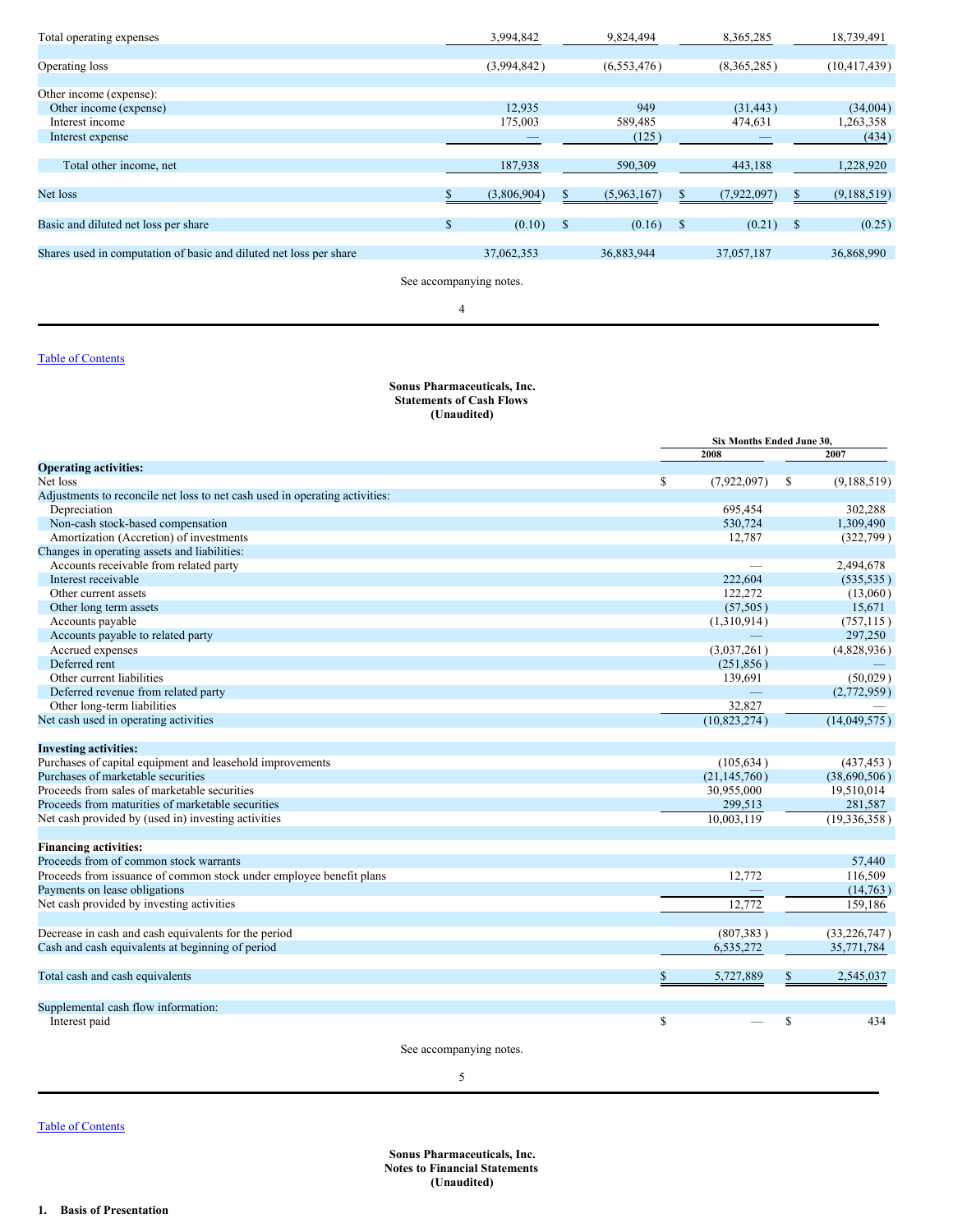The unaudited financial statements have been prepared in accordance with generally accepted accounting principles for interim financial information and with the instructions to Form 10-Q. Accordingly, they do not include all of the information and footnotes required to be presented for complete financial statements. The accompanying financial statements reflect all adjustments (consisting only of normal recurring items) which are, in the opinion of management, necessary for a fair presentation of the results for the interim periods presented. The accompanying Balance Sheet at December 31, 2007 has been derived from the audited financial statements included in the Company's Annual Report on Form 10-K for the year then ended. The financial statements and related disclosures have been prepared with the assumption that users of the interim financial information have read or have access to the audited financial statements for the preceding fiscal year. Accordingly, these financial statements should be read in conjunction with the audited financial statements and the related notes thereto included in the Annual Report on Form 10-K for the year ended December 31, 2007 and filed with the Securities and Exchange Commission on March 14, 2008.

The Company adopted SFAS No. 157, "*Fair Value Measurements*" ("SFAS No. 157") effective January 1, 2008. SFAS No. 157 defines fair value, establishes a framework for measuring fair value and expands disclosure of fair value measurements. The Company did not have a transition adjustment to beginning retained earnings as a result of adopting this standard. SFAS No. 157 applies to all financial instruments that are measured and reported on a fair value basis. This includes those items reported in marketable securities on the balance sheets. See Note 5 for additional information.

In conjunction with the adoption of SFAS No. 157, the Company also adopted SFAS 159, "The Fair Value Option for Financial Assets and Financial Liabilities -*Including an Amendment of SFAS No. 115"* ("SFAS No. 159") as of January 1, 2008. SFAS No. 159 provides companies the option to report select financial assets and liabilities at fair value. This statement also establishes presentation and disclosure requirements designed to facilitate comparisons between companies that choose different measurement attributes for similar types of assets and liabilities. After the initial adoption, the election is made at the acquisition of a financial asset or financial liability and it may not be revoked. We did not apply the fair value option to any of our outstanding instruments; therefore, there has been no impact on our financial statements.

Effective January 1, 2008, the Company adopted the provisions of FASB Emerging Issues Task Force, Issue 07-3, Accounting for Nonrefundable Advance Payments for Goods or Services Received for Use in Future Research and Development Activities, or EITF 07-3. In accordance with EITF 07-3, nonrefundable contractual prepayments related to future R&D activities are deferred and recognized as an expense in the period that the related goods are delivered or services are performed. Our adoption of this standard has not had a material impact on our financial statements.

#### **2. Arrangement Agreement**

On May 27, 2008, the Company entered into an Arrangement Agreement with OncoGenex Technologies Inc., a privately held corporation existing under the federal laws of Canada ("OncoGenex"), providing for a business combination between OncoGenex and Sonus. Under the terms of the Arrangement Agreement, Sonus will acquire all of the outstanding shares of capital stock of OncoGenex pursuant to a Plan of Arrangement (the " Arrangement") under Section 192 of the Canada Business Corporations Act. Assuming the Arrangement is completed, it would have the effect of making OncoGenex a wholly owned subsidiary of Sonus.

| I<br>I<br>۰, |  |
|--------------|--|

#### Table of [Contents](#page-0-0)

Upon consummation of the Arrangement, Sonus will issue to the securityholders of OncoGenex a number of shares of Sonus common stock equal to the number of common shares of Sonus outstanding immediately prior to the closing, such that immediately after the closing of the Arrangement, Sonus stockholders and OncoGenex securityholders will each own 50%, respectively, of the outstanding shares of Sonus common stock. As of June 30, 2008, 37,089,679 shares of Sonus common stock were outstanding. Assuming no additional shares of Sonus common stock are issued prior to the closing, 37,089,679 shares of Sonus common stock will be issued to OncoGenex securityholders upon the closing of the Arrangement.

In addition to the shares of Sonus common stock issued upon the closing of the Arrangement, the former holders of OncoGenex capital stock are also entitled to receive up to an aggregate of 25,000,000 additional shares of Sonus common stock (the "Milestone Shares") upon the achievement of certain agreed-upon milestones, as more particularly set forth in escrow agreements to be executed prior to the closing. The 25,000,000 Milestone Shares will be placed into escrow at the closing of the Arrangement. If the Milestone Shares are not earned within six (6) years after the closing of the Arrangement, they will be returned to Sonus for cancellation. On July 14, 2008, OncoGenex announced that it has reached an agreement with the U.S. Food and Drug Administration (FDA) on the design of a Phase 3 registration trial of OGX-011, its lead product candidate targeting hormone refractory prostate cancer, via the Special Protocol Assessment (SPA) process. This event is one of the agreed-upon milestones, and thus, upon closing of the Arrangement, 25% of the Milestone Shares, or 6,250,000 shares, would be immediately released to former holders of OncoGenex capital stock following Board approval.

Each option to purchase OncoGenex common stock will be assumed by Sonus and will be exercisable by its holder for shares of Sonus common stock, as adjusted for the share exchange ratio.

Upon completion of the Arrangement, OncoGenex securityholders will hold approximately 50% of the outstanding shares of the combined company (or up to 62.6% if certain milestones are reached) and both OncoGenex and Sonus will have equal representation on the Board of Directors of the combined company. Because OncoGenex senior management will comprise the majority of senior management positions of the combined company and because OncoGenex shareholders will hold more than 50% of the combined company upon achievement of certain milestones, it is anticipated that the transaction will be treated as a reverse merger under the purchase method of accounting in accordance with Statement of Financial Accounting Standards (SFAS) No. 141, *"Business Combinations,"* with OncoGenex being identified as the acquiring entity. This means that OncoGenex will allocate the purchase price, including the costs of the acquisition, to the fair value of our tangible and intangible assets and liabilities as of the effective date of the Arrangement. The preliminary estimated total purchase price of the proposed transaction is \$11.2 million. The actual purchase price will be based on the Sonus shares and options to purchase Sonus shares outstanding on the closing date of the transaction. Our assets and liabilities and results of operations will be consolidated into the results of operations of OncoGenex as of and from the effective date of the Arrangement.

The Arrangement Agreement also contemplates that, concurrently with the closing of the Arrangement and subject to the approval of Sonus stockholders, Sonus will (i) effect a reverse stock split of outstanding common stock of Sonus by a whole-number ratio of between 1-for-10 and up to 1-for-20, or by such other ratio as agreed upon by Sonus and OncoGenex pursuant to the terms of the Arrangement Agreement (the "Reverse Stock Split"); (ii) adjust the number of authorized shares of Sonus common stock such that, immediately following the Reverse Stock Split, the authorized share capital of Sonus consists of approximately two times the number of shares of Sonus common stock outstanding immediately following the closing of the Arrangement (including the Milestone Shares deposited into escrow) (collectively, the "Capital Adjustment"); and (iii) change the name of the corporation from "Sonus Pharmaceuticals, Inc." to "OncoGenex Pharmaceuticals, Inc." (the " Name Change ").

#### Table of [Contents](#page-0-0)

The Arrangement is subject to a number of closing conditions, including, without limitation, (i) the approval of the Arrangement by the securityholders of OncoGenex, (ii) the approval of the issuance of shares of Sonus common stock in respect of the Arrangement, the Reverse Stock Split, the Capital Adjustment and the Name Change by the stockholders of Sonus, (iii) the receipt of a final order from the Supreme Court of British Columbia approving the Arrangement, (iv) the exemption of the issuance of Sonus common shares and substitute options in respect of the Arrangement from U.S. securities registration requirements under section  $3(a)(10)$  of the Securities Act of 1933, and (v) other customary closing conditions. The Company has scheduled its meeting of stockholders on August 19, 2008 and anticipates closing the Arrangement in the third quarter of 2008.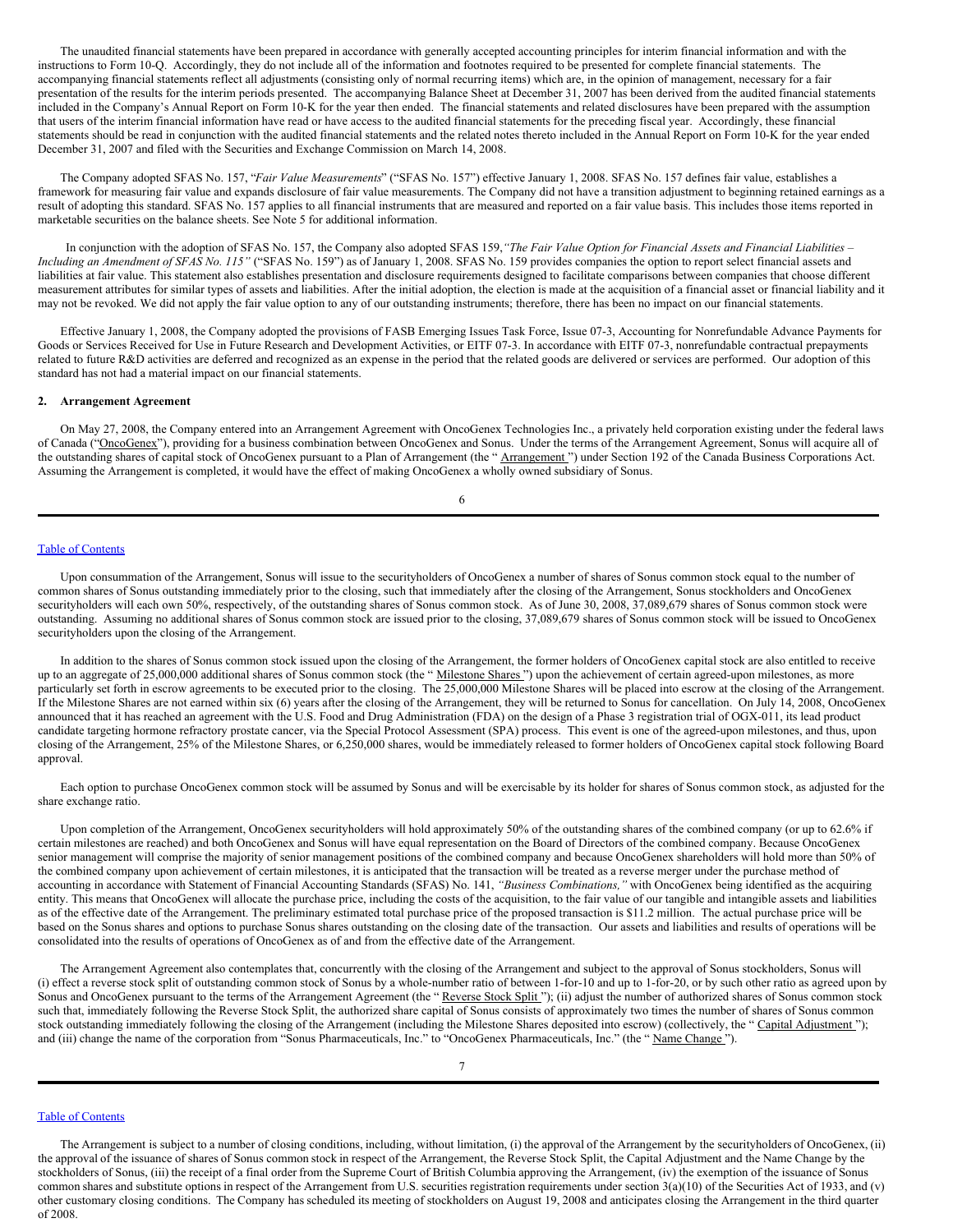Costs associated with this Arrangement include fees for financial advisors, attorneys and accountants, filing fees and financial printing costs. As of June 30, 2008, we recorded approximately \$1.2 million of such costs which were included in general and administrative expenses.

#### **3. Related Party**

The Company has engaged in significant transactions with Bayer Schering Pharma AG, Germany ("Bayer Schering"). Bayer Schering is a related party due to their ownership interest in the Company (approximately 12.8% fully diluted) and has been appropriately identified as such on the face of the financial statements. All amounts disclosed on the face of the financial statements with related parties are attributable to Bayer Schering. Please see Note 4 "Collaboration and License Agreement with Bayer Schering Pharma AG" for additional details.

#### **4. Collaboration and License Agreement with Bayer Schering Pharma AG**

In October 2005, the Company entered into a Collaboration and License Agreement with Bayer Schering, a German corporation, pursuant to which, among other things, the Company granted Bayer Schering an exclusive, worldwide license to TOCOSOL Paclitaxel, its anti-cancer product candidate (the "Product"). With respect to the Product, Bayer Schering paid Sonus an upfront license fee of \$20 million and paid Sonus for research and development services performed equal to 50% of eligible product research and development costs (in certain cases the reimbursement rate was 100%). In connection with the Collaboration and Licensing Agreement, the Company and an affiliate of Bayer Schering entered into a Securities Purchase Agreement whereby the Company sold 3,900,000 shares of common stock for an aggregate of \$15.7 million and warrants to purchase 975,000 shares of common stock for an aggregate purchase price of \$122,000.

In October 2007, Sonus received notification from Bayer Schering of its decision to terminate the Collaboration and License Agreement in accordance with its terms because the Phase 3 pivotal trial did not meet its primary endpoint. The termination was effective on November 2, 2007. In accordance with the terms of the Agreement, all rights to TOCOSOL Paclitaxel have reverted back to Sonus. The Company has discontinued development of TOCOSOL Paclitaxel due to results of the Phase 3 study. These closure activities were substantially complete by December 31, 2007.

During the six month period ended June 30, 2007, the Company recognized revenue of \$2.8 million as amortization of the upfront license fee and an additional \$5.5 million related to research and development services performed by Sonus primarily for the Phase 3 trial for TOCOSOL Paclitaxel and related drug supply and manufacturing costs.

The Company will not earn revenue related to the Agreement with Bayer Schering beyond 2007. The final net billing between the Company and Bayer Schering was completed during the fourth quarter of 2007. Settlement of the final amount outstanding was received from Bayer Schering in December 2007. There were no receivables from, or payables to, Bayer Schering outstanding at June 30, 2008 or at December 31, 2007.

#### 8

#### Table of [Contents](#page-0-0)

#### **5. Marketable Securities**

With the adoption of SFAS No. 157, beginning January 1, 2008, assets and liabilities recorded at fair value in the balance sheets are categorized based upon the level of judgment associated with the inputs used to measure their fair value. SFAS No. 157 specifies a hierarchy of valuation techniques based on whether the inputs to those valuation techniques are observable or unobservable. In accordance with SFAS No. 157, these inputs are summarized in the three broad levels listed below:

- Level  $1 -$ Quoted prices in active markets for identical securities;
- Level 2 Other significant observable inputs that are observable through corroboration with market date (including quoted prices in active markets for similar securities);
- Level 3 Significant unobservable inputs that reflect management's best estimate of what market participants would use in pricing the asset or liability.

In determining the appropriate levels, the Company performed a detailed analysis of the assets and liabilities that are subject to SFAS No. 157. The following table presents information about our assets and liabilities that are measured at fair value on a recurring basis as of June 30, 2008, and indicates the fair value hierarchy of the valuation techniques we utilized to determine such fair value:

|                            | <b>Level</b> 1           |  | <b>Level 2</b>           |  | Level 3                  |  | 2008       |
|----------------------------|--------------------------|--|--------------------------|--|--------------------------|--|------------|
| Corporate debt securities  | $\overline{\phantom{a}}$ |  | 15.156.465               |  |                          |  | 15,156,465 |
| Government debt securities | _                        |  | 2,375,983                |  | -                        |  | 2,375,983  |
| Asset-backed securities    | __                       |  | $\overline{\phantom{a}}$ |  | $\overline{\phantom{a}}$ |  | _          |
|                            |                          |  | 1.532.448                |  |                          |  | 17.532.448 |

#### **6. Accrued Expenses**

Accrued expenses consist of the following:

|                 | <b>June 30,</b><br>2008 |           | December 31,<br>2007 |           |  |
|-----------------|-------------------------|-----------|----------------------|-----------|--|
| Clinical trials |                         | 223,249   |                      | 2,627,765 |  |
| Severance       |                         | 76,939    |                      | 908,496   |  |
| Compensation    |                         | 176,391   |                      | 227,044   |  |
| Other           |                         | 627.433   |                      | 377,968   |  |
|                 |                         | 1.104.012 |                      | 4.141.273 |  |

#### **7. Restructuring Activities**

On March 31, 2008, the Company reduced its workforce by approximately 37%. This action was taken in order to conserve cash and align the workforce with anticipated staffing needs. The total severance cost associated with this reduction of workforce of approximately \$1.0 million, was recognized as expense of \$656,000 and \$393,000 in research and development expense and general and administrative expense, respectively in the first quarter of 2008. The following table summarizes the severance expense activity associated with the reduction of workforce:

| Accrued severance as of December 31, 2007               | 908.496     |
|---------------------------------------------------------|-------------|
| Cash payments made in the first half of 2008            | (1,880,752) |
| Severance expense recorded in the first quarter of 2008 | 1.049.195   |
| Accrued severance as of June 30, 2008                   | 76.939      |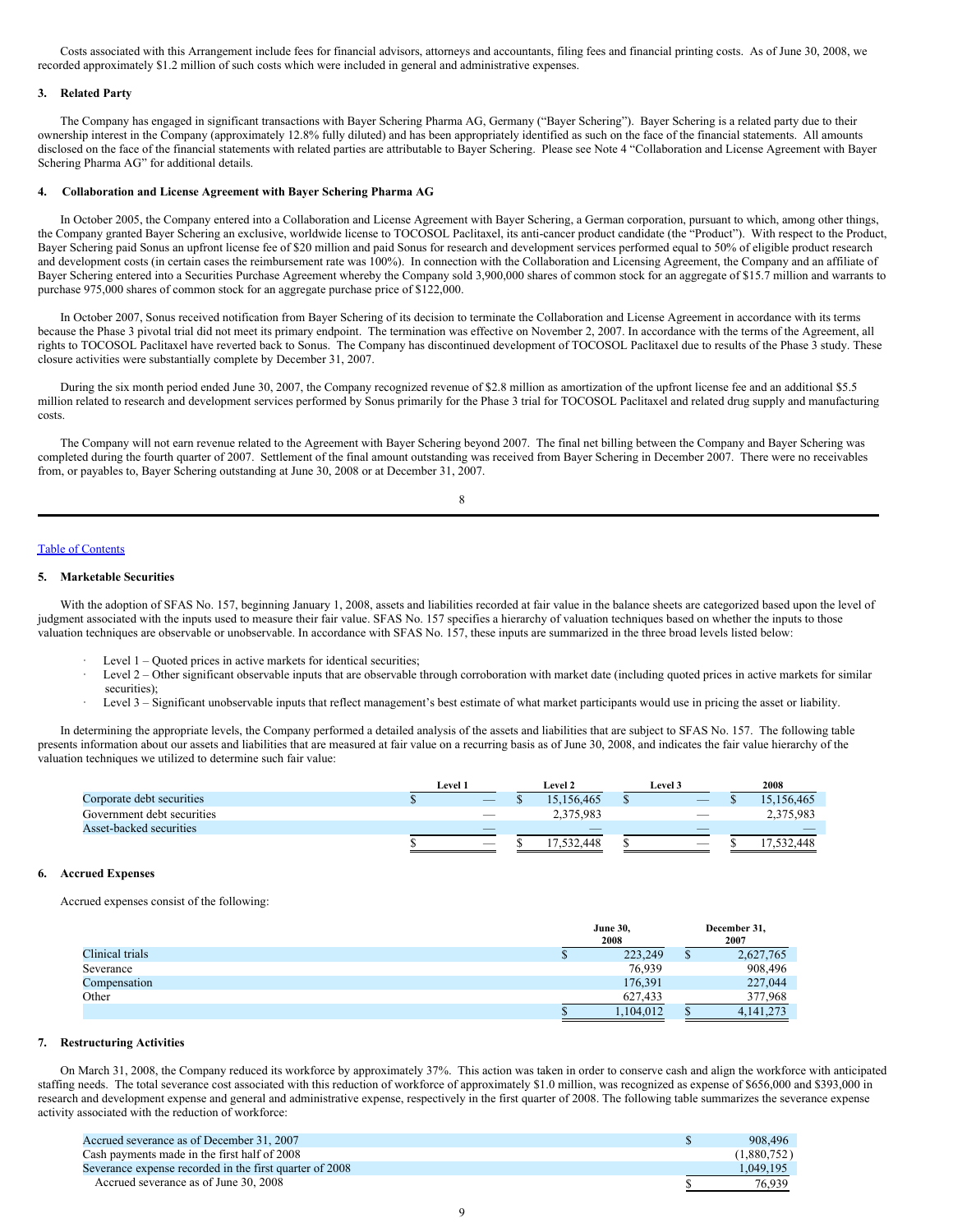#### Table of [Contents](#page-0-0)

In the second quarter 2008, we also vacated a portion of our laboratory and office. Excess facilities charges of approximately \$95,000 and \$179,000 were recognized in research and development expense and general and administrative expense, respectively. Pursuant to SFAS No.146, "*Accounting for Costs Associated with Exit or Disposal Activities"*, we recorded restructuring charges when we ceased using this space. The non-cash charge is calculated as the present value of the lease commitments for unused space, net of estimated sublease income. As of June 30, 2008, we had accrued approximately \$173,000 related to these facilities charges, of which approximately \$140,000 was included in current portion of long-term obligations and approximately \$33,000 in deferred rent and long-term obligation, less current portion.

#### **8. Refund from Return of Recalled Taxol**

In March 2007, Bristol-Myers Squibb Pharmaceuticals recalled certain batches of Taxol due to potential lack of sterility assurance. Sonus had some of these batches at clinical sites which were being used in the reference arm of the Phase 3 TOCOSOL Paclitaxel pivotal study. The Company has returned all of the recalled material to its suppliers in accordance with the recall notice. On March 12, 2008, the Company received an initial refund from its suppliers of \$848,408 for returned material which was recorded as a reduction of research and development expense in the first quarter of 2008. We are not reasonably able to estimate an amount for any additional refund that we may receive in future periods. Accordingly, there are no receivables recorded for any potential future refunds.

#### **9. Comprehensive Income (Loss)**

|                                                                 | Three months ended June 30. |  |             | Six months ended June 30. |             |  |             |
|-----------------------------------------------------------------|-----------------------------|--|-------------|---------------------------|-------------|--|-------------|
|                                                                 | 2008                        |  | 2007        |                           | 2008        |  | 2007        |
| Net loss                                                        | (3,806,904)                 |  | (5,963,167) |                           | (7.922.097) |  | (9,188,519) |
| Unrealized (loss) on cash equivalents and marketable securities | (12.764)                    |  | (12.672     |                           | (9.567)     |  | (21.469)    |
| Comprehensive loss                                              | (3.819.668)                 |  | (5.975.839) |                           | (7.931.664) |  | (9.209.988) |

#### **10. Stockholders' Equity**

#### *Employee Stock Plans*

During the second quarter of 2008, the Company received \$7,460 in proceeds from the issuance of 27,630 shares of common stock under employee benefit programs. For the six months ended June 30, 2008, the Company received \$12,772 in proceeds from the issuance of 42,344 shares of common stock under employee benefit programs.

Employee stock options vest over a period of time determined by the Board of Directors, generally four years, and director stock options are generally fully vested on the date of grant. Stock options generally are granted at the fair market value on the date of grant and expire ten years from the date of grant.

In the first quarter of 2008, the Company granted stock options to employees for 1,415,000 shares of common stock. These options fully vest two years from the date of grant.

The Company has an employee stock purchase plan whereby employees may contribute up to 15% of their compensation to purchase shares of the Company's common stock at 85% of the stock's fair market value at the lower of the beginning or end of each six-month offering period. At June 30, 2008, a total of 11,921 shares remain available for purchase by employees under the plan.

The Company has a 401(k) plan for all employees under which it provides a specified percentage match on employee contributions. Currently, the Company match is made in shares of the Company's common stock. The Company recognized compensation expense related to this plan for the three month period ended

| I            |  |
|--------------|--|
| ٦<br>×<br>۰. |  |

#### Table of [Contents](#page-0-0)

June 30, 2008 of \$5,312. At March 31, 2008, there were no shares available for future issuances as matching contributions under the plan; therefore, no matching contributions were made during the quarter ended June 30, 2008.

#### *Stock-Based Compensation*

During the three and six month periods ended June 30, 2008 and 2007, respectively, the Company recorded stock-based compensation cost under the provisions of Statement of Accounting Standard 123 (revised 2004), "Share Based Payment," or "SFAS 123R". The following table summarizes the income statement classification of stock-based compensation:

|                                        | Three months ended June          |  |            |  |            |  |             |
|----------------------------------------|----------------------------------|--|------------|--|------------|--|-------------|
|                                        | Six months ended June 30.<br>30. |  |            |  |            |  |             |
|                                        | 2008                             |  | 2007       |  | 2008       |  | 2007        |
| Stock-based compensation expense:      |                                  |  |            |  |            |  |             |
| General & administrative               | (144.945)                        |  | (480.688)  |  | (311,503)  |  | (766,849)   |
| Research & development                 | (81,172)                         |  | (333, 653) |  | (219, 221) |  | (542, 641)  |
| Total stock-based compensation expense | (226, 117)                       |  | (814.341)  |  | (530.724)  |  | (1.309.490) |

The Company changed its estimated forfeiture rate based on personnel reductions in the first quarter of 2008. The impact in stock compensation expense as a result of the change in estimated forfeiture rate was not significant. The fair value of each stock option used in the calculations under SFAS 123R is estimated using the Black-Scholes-Merton option pricing model. The assumptions used in this model include (1) the stock price at grant date, (2) the exercise price, (3) an estimated option life of four years as of June 30, 2008 and 2007, (4) no expected dividends for each period presented, (5) stock price volatility factor of 106.99% and 56.7% as of June 30, 2008 and 2007, respectively, and (6) a risk-free interest rate of 3.16% and 4.58% as of June 30, 2008 and 2007, respectively.

#### *Stock Option Activity*

The following is a summary of option activity for the first half of 2008:

|                   |                                                | <b>Options Outstanding</b> |   |                                               |  |  |
|-------------------|------------------------------------------------|----------------------------|---|-----------------------------------------------|--|--|
|                   | <b>Shares</b><br><b>Available for</b><br>Grant | Number of<br><b>Shares</b> |   | Weighted-<br>Average<br><b>Exercise Price</b> |  |  |
| December 31, 2007 | 5,271,101                                      | 4,278,960                  | Φ | 4.82                                          |  |  |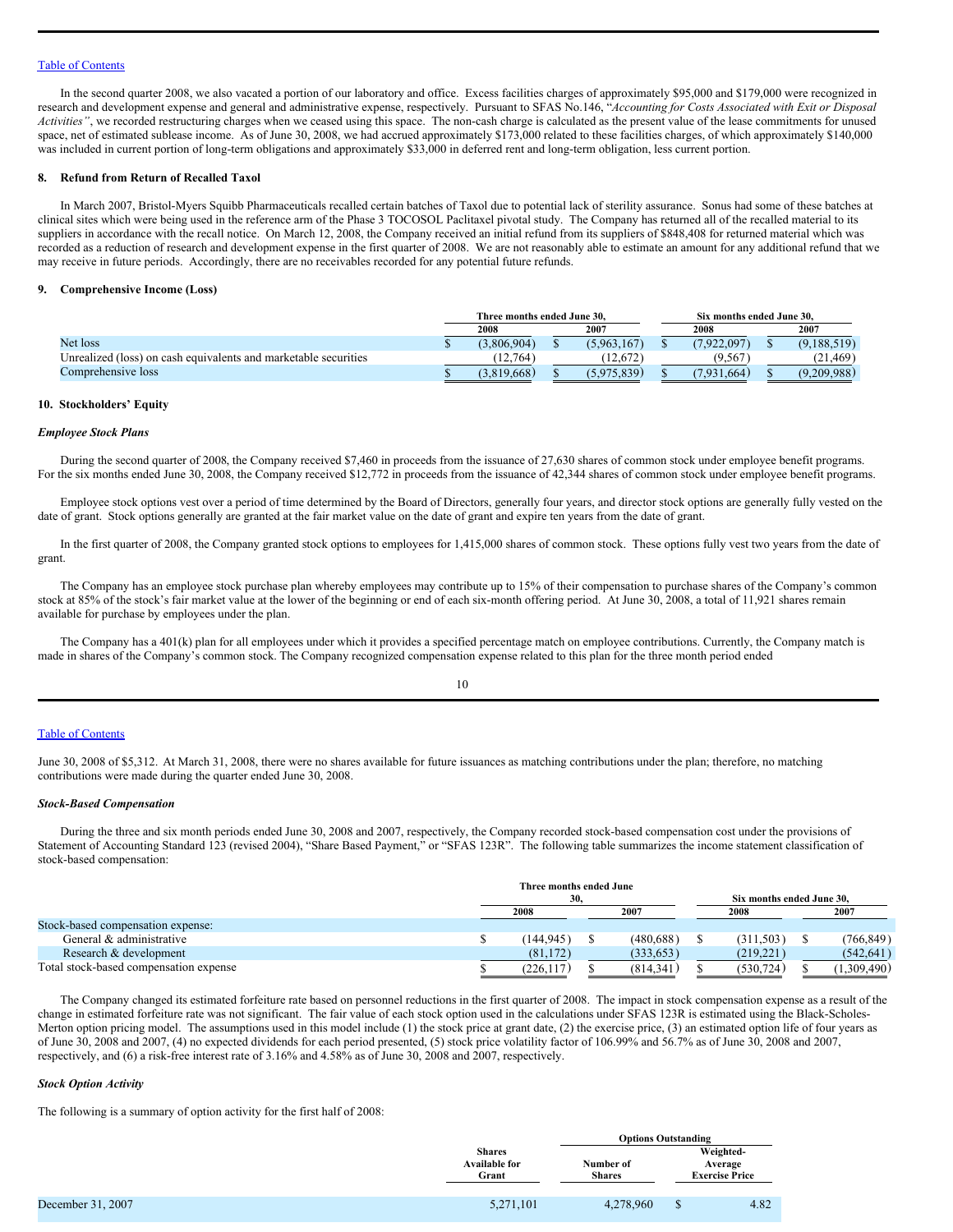| Grants                        | (1,415,000) | 1,415,000  | S  | 0.37                            |
|-------------------------------|-------------|------------|----|---------------------------------|
| Exercises                     | $-$         | _          |    | $\hspace{0.1mm}-\hspace{0.1mm}$ |
| Cancellations and expirations | 958,612     | (961, 612) |    | 4.53                            |
| March 31, 2008                | 4,814,713   | 4,732,348  | \$ | 3.55                            |
|                               |             |            |    |                                 |
| Grants                        | _           |            |    |                                 |
| Exercises                     | _           |            |    |                                 |
| Cancellations and expirations | 413,831     | (458,081)  |    | 5.49                            |
| June 30, 2008                 | 5,228,544   | 4,274,267  | J. | 3.34                            |
|                               |             |            |    |                                 |
|                               | 11          |            |    |                                 |

#### Table of [Contents](#page-0-0)

#### **Item 2. MANAGEMENT'S DISCUSSION AND ANALYSIS OF FINANCIAL CONDITION AND RESULTS OF OPERATIONS**

#### **Forward-Looking Statements**

This report contains certain forward-looking statements within the meaning of Section 27A of the Securities Act of 1933, as amended, and Section 21E of the Securities Exchange Act of 1934, as amended, and we intend that such forward-looking statements be subject to the safe harbors created thereby. Examples of these forward-looking statements include, but are not limited to:

- · our anticipated closing of the transaction with OncoGenex Technologies, Inc. and the synergies and benefits arising from such transaction;
- timing and amount of future contractual payments, product revenue and operating expenses;
- progress and preliminary results of clinical trials;
- our anticipated future capital requirements and the terms of any capital financing agreements;
- anticipated regulatory filings, requirements and future clinical trials; and
- market acceptance of our products and the estimated potential size of these markets.

While these forward-looking statements made by us are based on our current beliefs and judgments, they are subject to risks and uncertainties that could cause actual results to vary from the projections in the forward-looking statements. You should consider the risks below carefully in addition to other information contained in this report before engaging in any transaction involving shares of our common stock. If any of these risks occur, they could seriously harm our business, financial condition or results of operations. In such case, the trading price of our common stock could decline, and you may lose all or part of your investment.

The discussion and analysis set forth in this document contains trend analysis, discussions of regulatory status and other forward-looking statements. Actual results could differ materially from those projected in the forward-looking statement as a result of the following factors, among others:

- our ability to complete the transaction with OncoGenex Technologies, Inc., successfully execute our integration strategies and achieve planned synergies;
- · uncertainties regarding the combined company's future operating results, and the risk that the combined company's products will not obtain the requisite regulatory approvals to commercialize its products or that the future sales of the company's products may be less than expected;
- future capital requirements and uncertainty of obtaining additional funding through corporate partnerships, debt or equity financings;
- · the risk that we may not maintain continued listing of our common stock on the NASDAQ Global Market or NASDAQ Capital Market;
- results of research and preclinical studies may not be indicative of results in humans;
- our ability to build out our product candidate pipeline through product in-licensing or acquisition activities;
- proper management of our operations will be critical to the success of the company;
- history of operating losses and uncertainty of future financial results;
- volatility in the value of our common stock;
- dependence on the development and commercialization of products;
- uncertainty of governmental regulatory requirements and lengthy approval process;
- dependence on third parties for funding, clinical development, regulatory approvals,

<span id="page-6-0"></span>12

#### Table of [Contents](#page-0-0)

- manufacturing and distribution;
- dependence on key employees;
- uncertainty of U.S. or international legislative or administrative actions;
- competition and risk of competitive new products;
- limited manufacturing experience and dependence on a limited number of contract manufacturers and suppliers;
- · our ability to obtain and defend patents, protect trade secrets and avoid infringing patents held by third parties;
- · limitations on third-party reimbursement for medical and pharmaceutical products;
- acceptance of our products by the medical community;
- potential for product liability issues and related litigation;
- potential for claims arising from the use of hazardous materials in our business;
- fluctuations in our operating results;
- uncertainty relating to the timing and results of clinical trials; and
- · other factors set forth under "Risk Factors" contained in our Annual Report on Form 10-K for the fiscal year ended December 31, 2007 filed on March 14, 2008, Quarterly Report on Form 10-Q filed on May 9, 2008 for the first quarter ending March 31, 2008 and in this Quarterly Report on Form 10-Q.

#### **MD&A Overview**

In Management's Discussion and Analysis of Financial Condition and Results of Operations we explain the general financial condition and the results of operations for our Company, including:

- an overview of our business;
- results of operations and why those results are different from the prior year; and
- · capital resources we currently have and possible sources of additional funding for future capital requirements.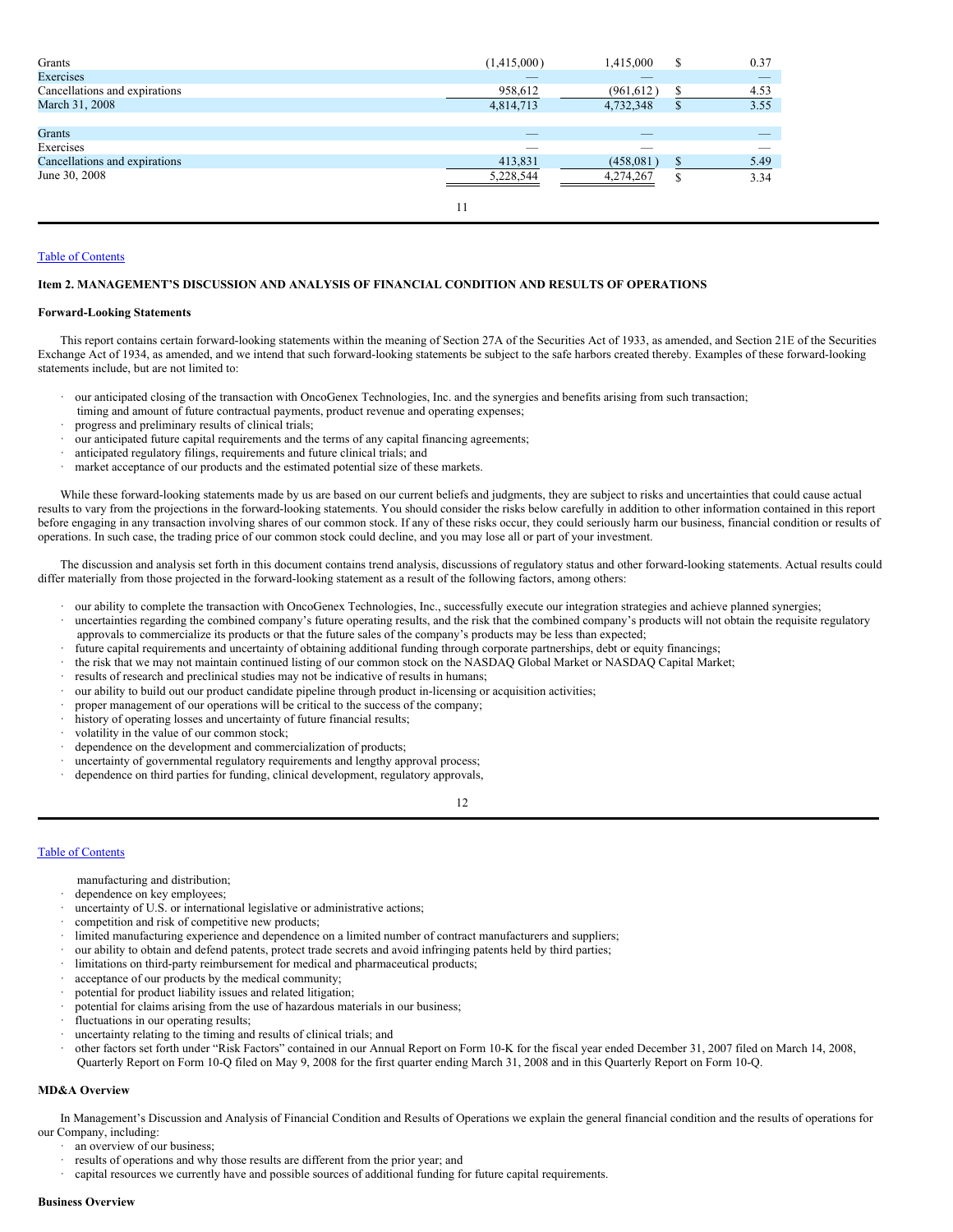Sonus Pharmaceuticals is developing novel small molecule drugs for the treatment of patients with cancer. Our objective is to identify opportunities where there is the possibility for major improvements in patient treatments and where we believe we can mitigate development risk. We currently have one drug in clinical development. Our plan is to continue to develop our internal pipeline of clinical compound opportunities and to evaluate possible strategic alternatives, including in-licensing and completion of the transaction with OncoGenex Technologies, Inc., as a means of achieving our business strategies and enhancing stockholder value.

#### **Product Candidates**

#### SN2310

SN2310 Injectable Emulsion ("SN2310") is a novel camptothecin derivative. Camptothecins are an important class of anti-cancer drugs, however, the marketed camptothecin analogs, irinotecan (Camptosar®) and topotecan (Hycamtin®), have demonstrated limitations that may reduce their clinical utility. Irinotecan and topotecan are used in the treatment of colorectal, lung, and ovarian cancers. SN2310 is a prodrug of SN-38. SN-38 is also the active moiety of irinotecan. Our objective with SN2310 is to provide a product that has enhanced anti-tumor activity and improved tolerability compared with the approved camptothecin-based products. An Investigational New Drug Application ("IND") was submitted to the U.S. Food and Drug Administration ("FDA") for SN2310 in June 2006 and Phase 1 clinical testing was initiated in September 2006. We expect to close enrollment in this study in 2008 and initiate a Phase 2 clinical trial soon thereafter if warranted based on results of the Phase 1 trial. As this product candidate is early in clinical development, we cannot give any assurance that this compound will be clinically successful.

13

#### Table of [Contents](#page-0-0)

#### TOCOSOL® Paclitaxel

TOCOSOL Paclitaxel is a novel formulation of paclitaxel manufactured in a ready-to-use, injectable vitamin E-based emulsion formulation. In September 2007 we announced that TOCOSOL Paclitaxel failed to meet the primary endpoint in Phase 3 clinical testing. We have discontinued development of TOCOSOL Paclitaxel due to results of the Phase 3 study, and the time and cost that would be required to conduct the necessary clinical studies to continue development, which at a minimum, would include another Phase 3 pivotal trial. These closure activities were substantially complete by December 31, 2007, although limited closure activities continue in the first and second quarters of 2008.

#### Research and Development

Following the reduction of workforce in March 2008, we have substantially reduced our internal drug discovery capabilities. Our current strategy for broadening our product candidate pipeline will be primarily through in-licensing of novel compounds or other strategic activities. Our primary product focus will remain oncology and supportive care.

#### **Arrangement Agreement**

On May 27, 2008, we entered into an Arrangement Agreement with OncoGenex Technologies Inc., a privately held corporation existing under the federal laws of Canada ("OncoGenex"), providing for a business combination between OncoGenex and Sonus. Under the terms of the Arrangement Agreement, we will acquire all of the outstanding shares of capital stock of OncoGenex pursuant to a Plan of Arrangement (the "Arrangement") under Section 192 of the Canada Business Corporations Act. Assuming the Arrangement is completed, it would have the effect of making OncoGenex a wholly owned subsidiary of Sonus.

Upon consummation of the Arrangement, we will issue to the securityholders of OncoGenex a number of shares of Sonus common stock equal to the number of our common shares outstanding immediately prior to the closing, such that immediately after the closing of the Arrangement, our stockholders and OncoGenex securityholders will each own 50%, respectively, of the outstanding shares of our common stock. As of June 30, 2008, 37,089,679 shares of our common stock were outstanding. Assuming no additional shares of our common stock are issued prior to the closing, 37,089,679 shares of our common stock will be issued to OncoGenex securityholders upon the closing of the Arrangement.

In addition to the shares of our common stock issued upon the closing of the Arrangement, the former holders of OncoGenex capital stock are also entitled to receive up to an aggregate of 25,000,000 additional shares of our common stock (the "Milestone Shares") upon the achievement of certain agreed-upon milestones, as more particularly set forth in escrow agreements to be executed prior to the closing. The 25,000,000 Milestone Shares will be placed into escrow at the closing of the Arrangement. If the Milestone Shares are not earned within six (6) years after the closing of the Arrangement, they will be returned to us for cancellation. On July 14, 2008, OncoGenex announced that it has reached an agreement with the U.S. Food and Drug Administration (FDA) on the design of a Phase 3 registration trial of OGX-011, its lead product candidate targeting hormone refractory prostate cancer, via the Special Protocol Assessment (SPA) process. This event is one of the agreed-upon milestones, and thus, upon closing of the Arrangement, 25% of the Milestone Shares, or 6,250,000 shares, would be immediately released to former holders of OncoGenex capital stock. Upon completion of the Arrangement, OncoGenex securityholders will hold more than 50% of the outstanding shares

| I<br>٠ |
|--------|
|        |

#### Table of [Contents](#page-0-0)

of the combined company (or up to 62.6% if certain milestones are reached) and both OncoGenex and Sonus will have equal representation on the Board of Directors of the combined company.

Each option to purchase OncoGenex common stock will be assumed by Sonus and will be exercisable by its holder for shares of our common stock, as adjusted for the share exchange ratio.

The Arrangement Agreement also contemplates that, concurrently with the closing of the Arrangement and subject to the approval of our stockholders, we will (i) effect a reverse stock split of our outstanding common stock by a whole-number ratio of between 1-for-10 and up to 1-for-20, or by such other ratio as agreed upon by Sonus and OncoGenex pursuant to the terms of the Arrangement Agreement (the "Reverse Stock Split"); (ii) adjust the number of authorized shares of our common stock such that, immediately following the Reverse Stock Split, our authorized shares of common stockwill consist of approximately two times the number of shares of our common stock outstanding immediately following the closing of the Arrangement (including the Milestone Shares deposited into escrow) (collectively, the "Capital Adjustment"); and (iii) change the name of the corporation from "Sonus Pharmaceuticals, Inc." to "OncoGenex Pharmaceuticals, Inc." (the "Name Change").

The Arrangement is subject to a number of closing conditions, including, without limitation, (i) the approval of the Arrangement by the securityholders of OncoGenex, (ii) the approval of the issuance of shares of our common stock in respect of the Arrangement, the Reverse Stock Split, the Capital Adjustment and the Name Change by our stockholders, (iii) the receipt of a final order from the Supreme Court of British Columbia approving the Arrangement, (iv) the exemption of the issuance of our shares of common stock and substitute options in respect of the Arrangement from U.S. securities registration requirements under section  $3(a)(10)$  of the Securities Act of 1933, and (v) other customary closing conditions.

#### **Collaboration and License Agreement with Bayer Schering Pharma AG**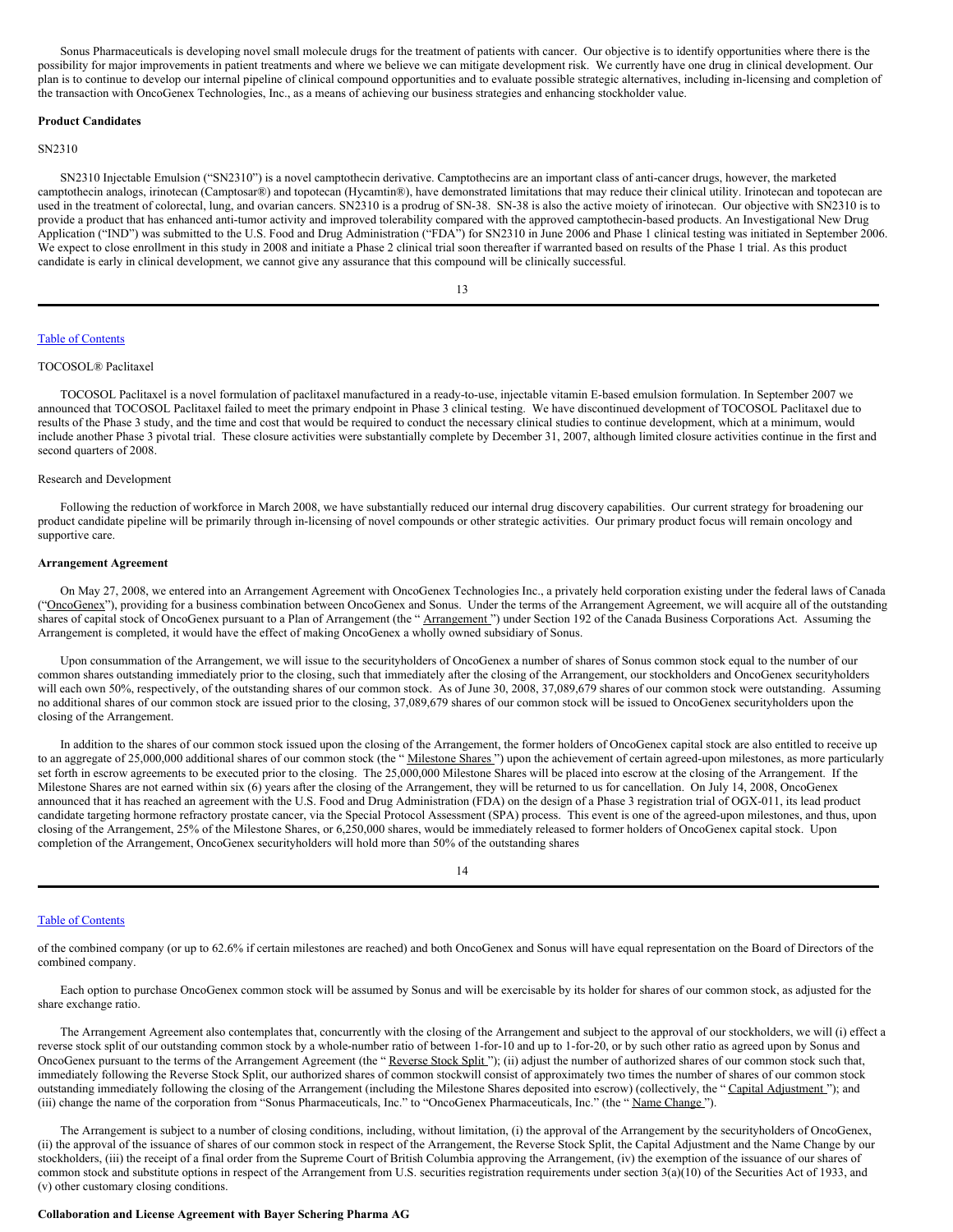In October 2005, we entered into a Collaboration and License Agreement with Bayer Schering, a German corporation, pursuant to which, among other things, we granted Bayer Schering an exclusive, worldwide license to TOCOSOL Paclitaxel, its anti-cancer product candidate (the "Product"). With respect to the Product, Bayer Schering paid us an upfront license fee of \$20 million and paid us for research and development services performed equal to 50% of eligible product research and development costs. In connection with the Collaboration and Licensing Agreement, we and an affiliate of Bayer Schering entered into a Securities Purchase Agreement whereby we sold 3,900,000 shares of common stock for an aggregate of \$15.7 million and warrants to purchase 975,000 shares of common stock for an aggregate purchase price of \$122,000.

In October 2007, we received notification from Bayer Schering of its decision to terminate the Collaboration and License Agreement in accordance with its terms because the Phase 3 pivotal trial did not meet its primary endpoint. The termination was effective on November 2, 2007. In accordance with the terms of the Agreement, all rights to TOCOSOL Paclitaxel have reverted back to us. Wehave discontinued development of TOCOSOL Paclitaxel due to results of the Phase 3 study. These closure activities were substantially complete by December 31, 2007, although limited closure activities continue in the first and second quarters of 2008.

We will not earn revenue and do not expect to incur expenses related to the Agreement with Bayer Schering beyond 2007. The final net billing between Sonus and Bayer Schering was completed during the fourth quarter of 2007. Settlement of the final amount outstanding was received from Bayer Schering in December 2007. There were no receivables from, or payables to, Bayer Schering outstanding at June 30, 2008 or at December 31, 2007.

#### Table of [Contents](#page-0-0)

#### **Restructuring Activities**

On March 31, 2008, we reduced our workforce by approximately 37% in order to conserve cash and align the workforce with anticipated staffing needs. The total cost associated with this reduction of workforce of approximately \$1.0 million, which consisted of severance costs and medical insurance was recognized as expense in the first quarter 2008.

In the second quarter of 2008, we also vacated a portion of our laboratory and office facilities and recorded excess facilities charges. An excess facilities charge of approximately \$274,000 was recognized in the second quarter of 2008. We recorded restructuring charges when we ceased using this space. The non-cash charge is calculated as the present value of total lease commitments, net of estimated sublease income. As of June 30, 2008, we had approximately \$173,000 accrued related to excess facilities charges.

#### **Results of Operations**

As of June 30, 2008, our accumulated deficit was approximately \$132.7 million. We expect to incur substantial additional operating losses over the next several years. Such losses have been and will continue to principally be the result of various costs associated with our research and development programs. Substantially all of our working capital in recent years has resulted from equity financings and payments received under corporate partnership agreements. Our ability to achieve a consistent, profitable level of operations depends in large part on obtaining regulatory approval for future product candidates in addition to successfully manufacturing and marketing those products if they are approved. Even if we are successful in the aforementioned activities our operations may not be profitable.

We recognized no revenue for the three months ended June 30, 2008 as compared with \$3.2 million for the same period in 2007. We had no revenue for the six months ended June 30, 2008 compared with \$8.3 million for the same period in 2007. Revenue in the both periods was fully attributable to the agreement with Bayer Schering. This agreement was terminated in the fourth quarter of 2007. We recognized \$1.4 million and \$2.8 million in amortization of an upfront license fee received from Bayer Schering for the three and six month periods ended June 30, 2007, respectively and an additional \$1.9 million and \$5.5 million in research and development reimbursements for the three and six month period ended June 30, 2007.

Our research and development ("R&D") expenses were \$1.5 million for the three months ended June 30, 2008 compared with \$7.7 million for the same period in 2007. Our R&D expenses were \$3.8 million for the six months ended June 30, 2008 compared with \$14.6 million for the same period in 2007. The decrease was primarily the result of lower spending on clinical trials and drug supply and manufacturing costs due to the termination of the Phase 3 trial for TOCOSOL Paclitaxel in the fourth quarter of 2007 and the discontinuation of discovery efforts in the first quarter 2008. Research and development expenses in the first half of 2008 are also lower as a result of recognition of a refund of approximately \$850,000 for recalled material which had been returned to suppliers. This refund was recorded as a reduction of research and development expense in the first quarter of 2008. Although research and development personnel costs were reduced in the six months ended June 30, 2008 as compared to the same period in 2007 due to a reduction in workforce effective in November 2007, this reduction was offset by the recognition of approximately \$656,000 of severance expenses recorded in connection with an additional reduction in workforce effective March 31, 2008. We expect R&D expenses in 2008 to be significantly lower than levels experienced in 2007, absent any strategic transaction which could affect R&D expenses.

Our general and administrative ("G&A") expenses were \$2.5 million for the three months ended June 30, 2008 compared with \$2.1 million for the same period in 2007. Our G&A expenses were \$4.6 million for the six months ended June 30, 2008 compared with \$4.1 million for the same period in 2007. The increase for both periods was primarily the result of higher spending associated with personnel

#### 16

### Table of [Contents](#page-0-0)

related costs of approximately \$393,000 for severance benefits due to a reduction of workforce effective March 31, 2008 and increased legal and professional services fees related to the evaluation of potential strategic alternatives and activities associated with the pending arrangment with OncoGenex. We expect G&A expenses for the remainder of 2008 to be higher than levels experienced in 2007, due to the continued cost of activities associated with the pending arrangment with OncoGenex.

Our total operating expenses in 2008 are expected to decrease from 2007 levels due to the termination of research and development activities for TOCOSOL Paclitaxel and the two reductions of workforce which occurred in November 2007 and March 2008. We estimate that R&D spending will comprise more than 42% of the anticipated spending in 2008. A significant portion of the R&D spending will be devoted to development activities for SN2310. These estimated expenses are subject to change depending on many factors, including, without limitation, the affect of the proposed Arrangement with OncoGenex.

Our other income, net, was \$188,000 for the three months ended June 30, 2008 compared with \$590,000 for the same period in 2007. The decrease was due primarily to lower levels of invested cash in 2008 compared to the same periods in 2007.

The Company had no income tax expense for the three periods ended March 31, 2008 or 2007 as it had incurred pretax losses.

#### **Liquidity and Capital Resources**

We have historically financed operations with proceeds from equity financings and payments under collaboration agreements with third parties. At June 30, 2008, we had cash, cash equivalents and marketable securities totaling \$23.3 million compared to \$34.2 million at December 31, 2007. The decrease was primarily due to the net loss for the six month period ended June 30, 2008 of \$7.9 million, in addition to timing of items accrued in 2007 and paid in 2008.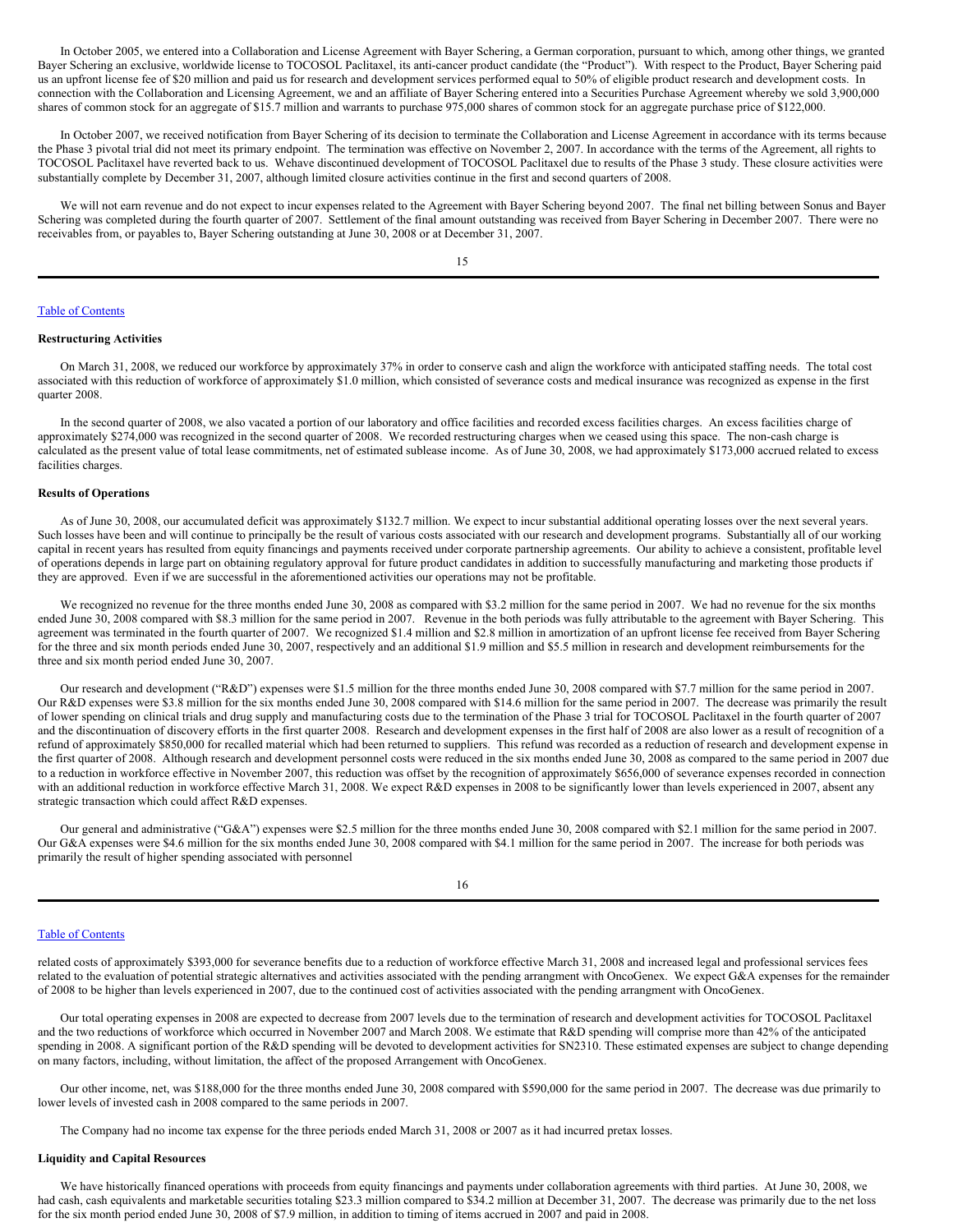Net cash used in operating activities for the six months ended June 30, 2008 and 2007 was \$10.8 million and \$14.0 million, respectively. We recognized no revenue for the six months ended June 30, 2008 as compared with \$8.3 million for the same period in 2007. All revenue recognized in the six month period ending June 30, 2007 was fully attributable to the agreement with Bayer Schering. This agreement was terminated in the fourth quarter of 2007 and no additional revenue from this agreement is expected to be received. Expenditures in all periods were a result of R&D expenses, including clinical trial costs, and G&A expenses in support of our operations. Product development activities were primarily related to SN2310 and pipeline development activities in the first half of 2008, whereas product development activities in the first half of 2007 consisted primarily of expenditures related to TOCOSOL Paclitaxel and to a lesser extent other potential product candidates. The decrease in net cash used in operating activities for the six months ended June 30, 2008 compared to the same period in 2007 was primarily due to the reduction of expenditures for TOCOSOL Paclitaxel.

Net cash provided by (used in) investing activities for the six months ended June 30, 2008 and 2007 was \$10.0 million and (\$19.3) million, respectively. The net cash provided by and used in investing activities was primarily due to transactions involving marketable securities in the normal course of business. The related maturities and sales of those investments provide us with working capital on an as-needed basis. We initiate shifts between cash equivalent securities and marketable securities based on our cash needs and the prevailing interest rate environment. The cash provided by investing activities for the six months ended June 30, 2008 primarily related to proceeds from sales of marketable securities. The cash used in investing activities for the same period in 2007 primarily reflected purchases of marketable securities.

Net cash provided by financing activities for the six months ended June 30, 2008 and 2007 was approximately \$13,000 and \$159,000, respectively. The net cash provided by financing activities during both of these periods was primarily due to the issuance of common stock under employee benefit plans.

17

#### Table of [Contents](#page-0-0)

We expect that our cash requirements will decrease in 2008 due to the termination of development of TOCOSOL Paclitaxel and related staff reductions. Under our current forecasted cash needs, which assume continued development of SN2310, we believe that existing cash, cash equivalents and marketable securities will be sufficient to fund expected operations through 2009. This forecast does not reflect any additional cash needs if the OncoGenex transaction is completed. We will need additional capital to support the continued development SN2310, other product candidates and to fund continuing operations after 2009. Our future capital requirements depend on many factors including:

- our ability to obtain equity or debt financings;
- completion of the planned Arrangement with OncoGenex;
- timing and costs of preclinical development, clinical trials and regulatory approvals;
- timing and cost of product development and in-licensing activities;
- entering into new collaborative or product license agreements for products in our pipeline; and
- costs related to obtaining, defending and enforcing patents.

We have contractual obligations in the form of operating leases which expire between 2010 and 2017. We signed our current facility lease in November 2006. The facility lease has a term of 10 years with a provision for two additional five year renewals. The term commencement date for the new lease was January 1, 2008. The following table summarizes our contractual obligations under these agreements as of June 30, 2008:

| Contractual<br><b>Obligations</b> | Total      | Less than<br>vear<br>1-3 years |           | 3-5 years | More than 5<br>vears |         |                          |
|-----------------------------------|------------|--------------------------------|-----------|-----------|----------------------|---------|--------------------------|
| Operating lease obligations       | 20,691,256 |                                | 1,957,332 |           | 4.014.016            | 6,447,3 | $\overline{\phantom{a}}$ |

#### **Material Changes in Financial Condition**

|                      | <b>June 30, 2008</b> |   | <b>December 31, 2007</b> |
|----------------------|----------------------|---|--------------------------|
| Total assets         | 33,433,589           | ъ | 45.249.269               |
| Total liabilities    | 8.917.339            |   | 13.344.852               |
| Shareholders' equity | 24.516.250           |   | 31,904,417               |

The decline in assets from December 31, 2007 primarily relates to declines in cash, cash equivalents and marketable securities used to fund operations. The decline in liabilities from December 31, 2007 relates primarily to generally lower accrued liabilities on reduced clinical trial expense. The decline in shareholders equity is primarily due to the net loss for the period.

#### **Critical Accounting Policies and Estimates**

We previously identified certain policies and estimates as critical to our business operations and the understanding of our past or present results of operations in our Annual Report on Form 10-K for the year ended December 31, 2007 and filed with the Securities and Exchange Commission on March 14, 2008. These policies and estimates are considered critical because they had a material impact, or they have the potential to have a material impact, on our financial statements and because they require significant judgments, assumptions or estimates. Our preparation of financial statements requires us to make estimates and assumptions that affect the reported amount of assets and liabilities, disclosure of contingent assets and liabilities at the date of our financial statements, and the reported amounts of revenue and expenses during the reporting period.

18

#### Table of [Contents](#page-0-0)

The Company adopted SFAS No. 157, "*Fair Value Measurements*" ("SFAS No. 157") effective January 1, 2008. SFAS No. 157 defines fair value, establishes a framework for measuring fair value and expands disclosure of fair value measurements. The Company did not have a transition adjustment to beginning retained earnings as a result of adopting this standard. SFAS No. 157 applies to all financial instruments that are measured and reported on a fair value basis. This includes those items reported in marketable securities on the balance sheets.

In conjunction with the adoption of SFAS No. 157, the Company also adopted SFAS 159, "The Fair Value Option for Financial Assets and Financial Liabilities -*Including an Amendment of SFAS No. 115"* ("SFAS No. 159") as of January 1, 2008. SFAS No. 159 provides companies the option to report select financial assets and liabilities at fair value. This statement also establishes presentation and disclosure requirements designed to facilitate comparisons between companies that choose different measurement attributes for similar types of assets and liabilities. After the initial adoption, the election is made at the acquisition of a financial asset or financial liability and it may not be revoked. We did not apply the fair value option to any of our outstanding instruments; therefore, there has been no impact on our financial statements.

Effective January 1, 2008, the Company adopted the provisions of FASB Emerging Issues Task Force, Issue 07-3, Accounting for Nonrefundable Advance Payments for Goods or Services Received for Use in Future Research and Development Activities, or EITF 07-3. In accordance with EITF 07-3, nonrefundable contractual prepayments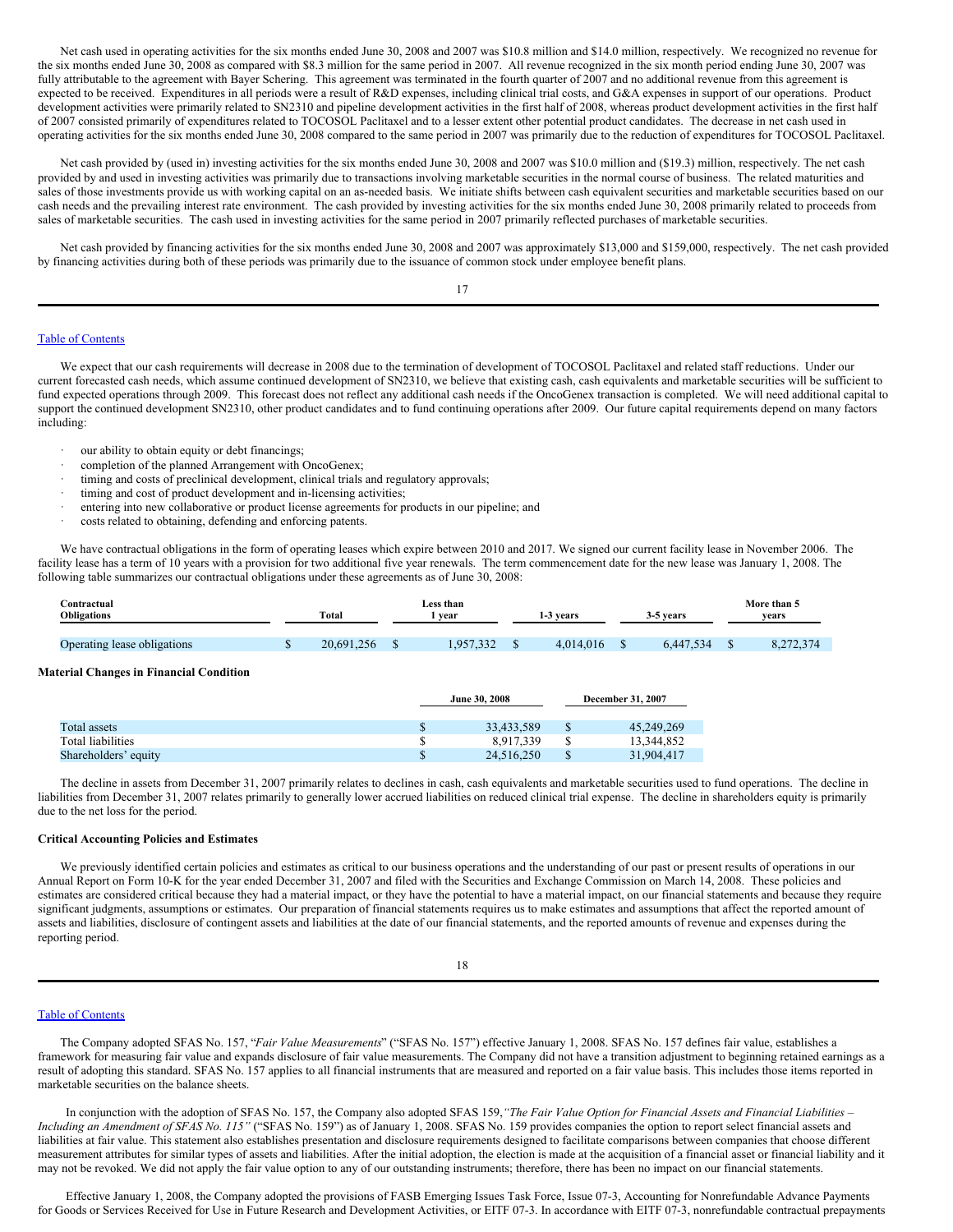related to future R&D activities are deferred and recognized as an expense in the period that the related goods are delivered or services are performed. Our adoption of this standard has not had a material impact on our financial statements.

#### <span id="page-10-0"></span>**Item 3. Quantitative and Qualitative Disclosures About Market Risk**

#### *Interest rate risk:*

The market risk inherent in our marketable securities portfolio represents the potential loss arising from adverse changes in interest rates. If market rates hypothetically increase immediately and uniformly by 100 basis points from levels at June 30, 2008, the decline in the fair value of the investment portfolio would not be material. Given the short-term nature of our investment portfolio, we do not expect our operating results or cash flows to be affected to any significant degree by a sudden change in market interest rates.

#### *Foreign currency exchange risk:*

We are exposed to risks associated with foreign currency transactions on certain contracts denominated in foreign currencies (primarily Euro and Pound Sterling denominated contracts) and we have not hedged these amounts. As our unhedged foreign currency transactions fluctuate, our earnings might be negatively affected. Accordingly, changes in the value of the U.S. dollar relative to the Euro/Pound Sterling might have an adverse effect on our reported results of operations and financial condition, and fluctuations in exchange rates might harm our reported results and accounts from period to period. The impact of foreign currency fluctuations related to realized gains and losses during the six month periods ended June 30, 2008 and 2007, respectively, was not material.

#### <span id="page-10-1"></span>**Item 4. Controls and Procedures**

#### Evaluation of disclosure controls and procedures

An evaluation as of the end of the period covered by this report was carried out under the supervision and participation of management, including our Chief Executive Officer and Chief Financial Officer, of the effectiveness of the design and operation of our disclosure controls and procedures. Based upon the evaluation, our Chief Executive Officer and Chief Financial Officer concluded that our disclosure controls and procedures are effective in timely alerting them to material

#### Table of [Contents](#page-0-0)

information required to be included in our periodic SEC filings. A controls system, no matter how well designed and operated, cannot provide absolute assurance that the objectives of the controls are met, and no evaluation of controls can provide absolute assurance that all controls and instances of fraud, if any, within a company have been, or will be, detected.

### Changes in internal control over financial reporting

We have not made any changes to our internal control over financial reporting (as defined in rule 13a-15(f) and 15d-15(f) under the Exchange Act) during the fiscal quarter ended June 30, 2008 that have materially affected, or are reasonably likely to materially affect, our internal control over financial reporting.

#### <span id="page-10-2"></span>**Part II. Other Information**

#### <span id="page-10-3"></span>**Item 1A. Risk Factors**

You should consider the risks below carefully in addition to other information contained in this report before engaging in any transaction involving shares of our common stock. Potential risks and uncertainties include, among other things, those factors discussed in the sections entitled "Business", "Risk Factors" and "Management's Discussion and Analysis of Financial Condition and Results of Operations" in our Annual Report on Form 10-K for the year ended December 31, 2007, the section entitled "Management's Discussion and Analysis of Financial Condition and Results of Operations" in this Quarterly Report on Form 10-Q, and as set forth below in this Item 1A. Readers should carefully review those risks, as well as additional risks described in other documents we file from time to time with the Securities and Exchange Commission. The following risk factors include material changes to the risk factors previously disclosed in our Form 10-K for the year ended December 31, 2007, and are not a complete list of our risk factors. We undertake no obligation to publicly release the results of any revisions to any forward-looking statements to reflect anticipated or unanticipated events or circumstances occurring after the date of such statements.

#### **Risks Related to the Arrangement with OncoGenex**

#### *The Arrangement will result in substantial dilution to the ownership interests of our current stockholders*.

Upon consummation of the Arrangement, we will issue to the securityholders of OncoGenex a number of shares of our common stock equal to the number of our outstanding shares immediately prior to the closing, such that immediately after the closing of the Arrangement, our stockholders and OncoGenex securityholders will each own 50%, respectively, of the outstanding shares of our common stock. As of June 30, 2008, 37,089,679 shares of our common stock were outstanding. Assuming no additional shares of our common stock are issued prior to the closing, 37,089,679 shares of our common stock will be issued to OncoGenex securityholders upon the closing of the Arrangement. In addition, the former holders of OncoGenex capital stock are also entitled to receive up to an aggregate of 25,000,000 additional shares of our common stock (the "Milestone Shares ") upon the achievement of certain agreed-upon milestones. On July 14, 2008, OncoGenex announced that it had achieved one of the agreedupon milestones, and thus, upon closing of the Arrangement, subject to approval of the combined Board of Directors following the Arrangement, 25% of the Milestone Shares, or 6,250,000 shares, will be immediately released to former holders of OncoGenex capital stock. Upon completion of the Arrangement, if the Milestone Shares are earned, OncoGenex securityholders will hold up to 62.6% of the combined company. As a result, our stockholders will not be able to control the management or affairs of the combined company, including the election of directors and approval of significant corporate transactions.

#### Table of [Contents](#page-0-0)

If we are not successful in integrating our organizations, we may not be able to operate efficiently after the Arrangement.

Achieving the benefits of the Arrangement will depend in part on the successful integration of Sonus' and OncoGenex's operations and personnel in a timely and efficient manner. The integration process requires coordination of different development, regulatory, clinical research and executive teams, and involves the integration of systems, applications, policies, procedures, business processes and operations. If we do not successfully integrate our operations and personnel, we may not realize the expected benefits of the Arrangement.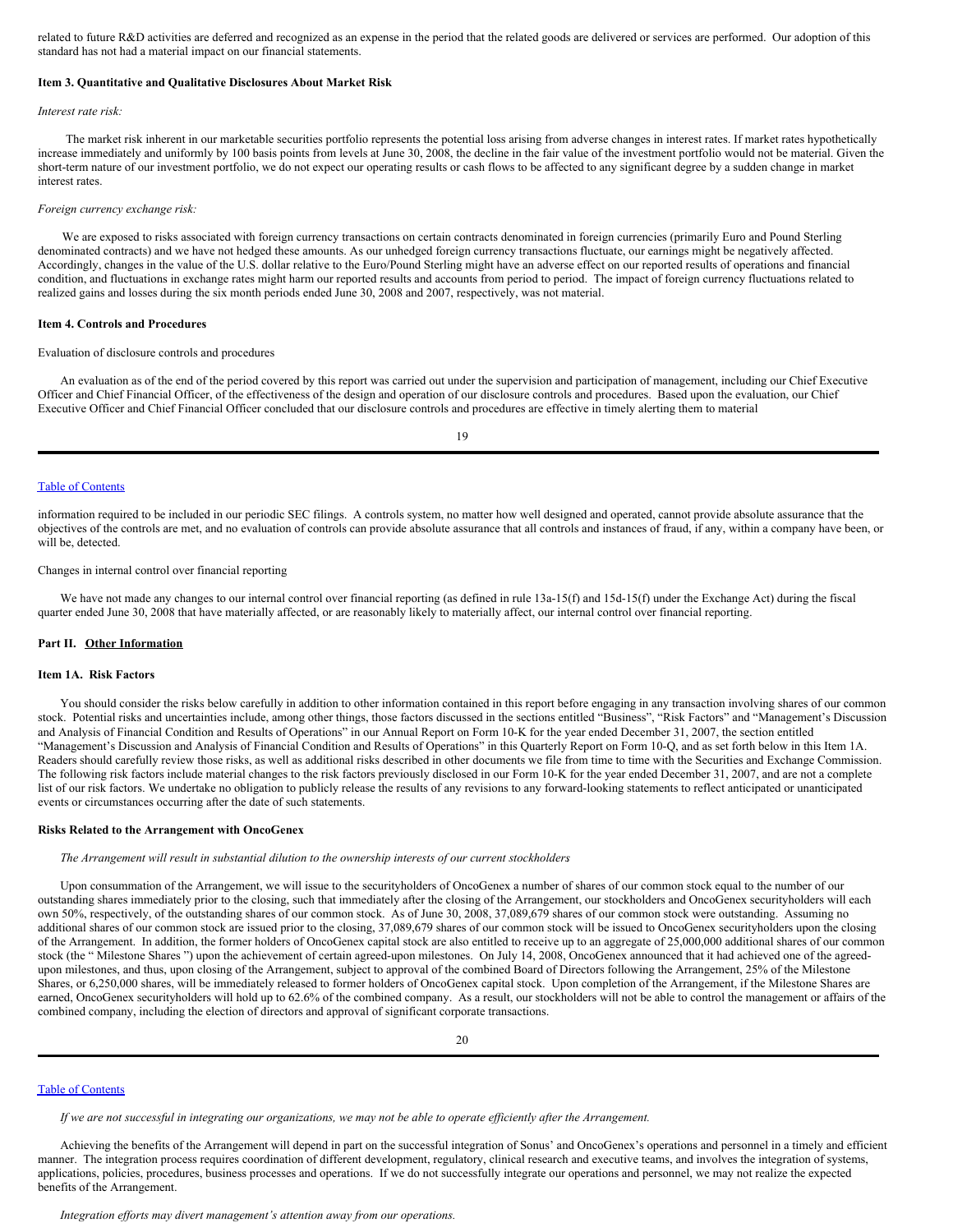Successful integration of Sonus' and OncoGenex's operations, product candidates and personnel may place a significant burden on our management and our internal resources. The diversion of management's attention and any difficulties encountered in the transition and integration process could result in delays in the companies' clinical trial programs and could otherwise harm our business, financial condition and operating results.

*We may incur significant costs integrating the companies into a single business.*

We may incur significant costs integrating Sonus' and OncoGenex's operations, products candidates and personnel. These costs may include costs for:

- employee redeployment, relocation or severance;
- conversion of information systems;
- · combining development, regulatory, clinical research and executive teams and processes;
- reorganization of facilities; and
- relocation or disposition of excess equipment.

*If we fail to retain key employees, the benefits of the Arrangement could be diminished.*

The successful combination of Sonus and OncoGenex will depend in part on the retention of key personnel. There can be no assurance that Sonus will be able to retain its or OncoGenex's key management and scientific personnel. If we fail to retain such key employees, we may not realize the anticipated benefits of the Arragement.

Failure to complete the Arrangement could cause our stock price to decline and could harm our business and operating results.

The Arrangement Agreement contains conditions to consummate the Arrangement and either party may terminate the Arrangement Agreement under certain circumstances. If the Arrangement is not completed for any reason, we may be subject to a number of risks, including the following:

- the market price of our common stock may decline to the extent that the current market price reflects a market assumption that the Arrangement will be completed;
- many costs related to the Arrangement, such as legal, accounting, and financial printing fees must be paid regardless of whether the Arrangement is completed; and
- there may be substantial disruption to our business and distraction of our workforce and management team.

21

#### Table of [Contents](#page-0-0)

We will need additional capital in the future to support the continued development of our product candidates and to fund continuing operations.

Although our cash requirements have decreased due to the discontinuation of development of TOCOSOL Paclitaxel and reductions in workforce, we will need additional capital to support the continued development of SN2310and to fund continuing operations after 2009. We believe that existing cash, cash equivalents and marketable securities will be sufficient to fund current operations through 2009. This forecast does not reflect any additional cash needs if the OncoGenex transaction is completed. The Arrangment with OncoGenex will add several additional product candidates to our pipeline, which will require additional capital to continue preclinical and clinical trials and regulatory approvals. Our future capital requirements depend on many factors including:

- our ability to obtain debt or equity financings;
- timing and costs of preclinical development, clinical trials and regulatory approvals;
- timing and cost of research and development;
- entering into new collaborative or product license agreements for products in our pipeline; and
- costs related to obtaining, defending and enforcing patents.

#### Failure to satisfy NASDAQ Global Market listing requirements may result in our common stock being delisted from The NASDAQ Global Market.

Our common stock is currently listed on The NASDAQ Global Market under the symbol "SNUS." For continued inclusion on The NASDAQ Global Market, we must maintain, among other requirements, stockholders' equity of at least \$10.0 million, a minimum bid price of \$1.00 per share and a market value of our public float of at least \$5.0 million; or market capitalization of at least \$50 million, a minimum bid price of \$1.00 per share and a market value of our public float of at least \$15.0 million. On November 5, 2007, we received notice from NASDAQ that we did not comply with NASDAQ's continued listing standards because the closing bid price of our common stock had been below the required minimum bid price of \$1.00 for 30 consecutive business days. On May 6, 2008, we received a staff determination letter indicating that we have failed to regain compliance with the minimum bid price requirement prior to expiration of the grace period to regain compliance, as permitted by NASDAQ. On June 12, 2008, we attended a hearing with a NASDAQ Listing Qualifications Panel. On July 17, 2008, we received a notice from the NASDAQ Listing Qualifications Panel indicating that the NASDAQ Panel has determined to grant Sonus' request to continue the listing of its securities on The NASDAQ Global Market. The Company's continued listing on NASDAQ is subject to its compliance with certain conditions by August 29, 2008, including the implementation of a reverse stock split, the completion of its planned arrangement with OncoGenex, and approval from NASDAQ of the combined entity's application for initial listing on The NASDAQ Capital Market upon completion of the arrangement. The closing price of our common stock, as reported on the NASDAQ Global Market as of July 31, 2008 was \$0.26 per share.

#### We have a history of operating losses which we expect will continue and we may never become profitable.

We have experienced significant accumulated losses since our inception, and expect to incur net losses for the foreseeable future. These losses have resulted primarily from expenses associated with our research and development activities, including nonclinical and clinical trials, and general and administrative expenses. As of June 30, 2008, our accumulated deficit totaled \$132.7 million. We anticipate that our operating losses will continue as we further invest in research and development for our products. Our results of operations have varied and will continue to vary significantly and depend on, among other factors:

### Table of [Contents](#page-0-0)

- our ability to obtain debt or equity financings;
- completion of planned Arrangement with OncoGenex;.
- timing and costs of preclinical development, clinical trials and regulatory approvals;
- drug discovery and research and development;
- entering into new collaborative or product license agreements for products in our pipeline; and
- costs related to obtaining, defending and enforcing patents.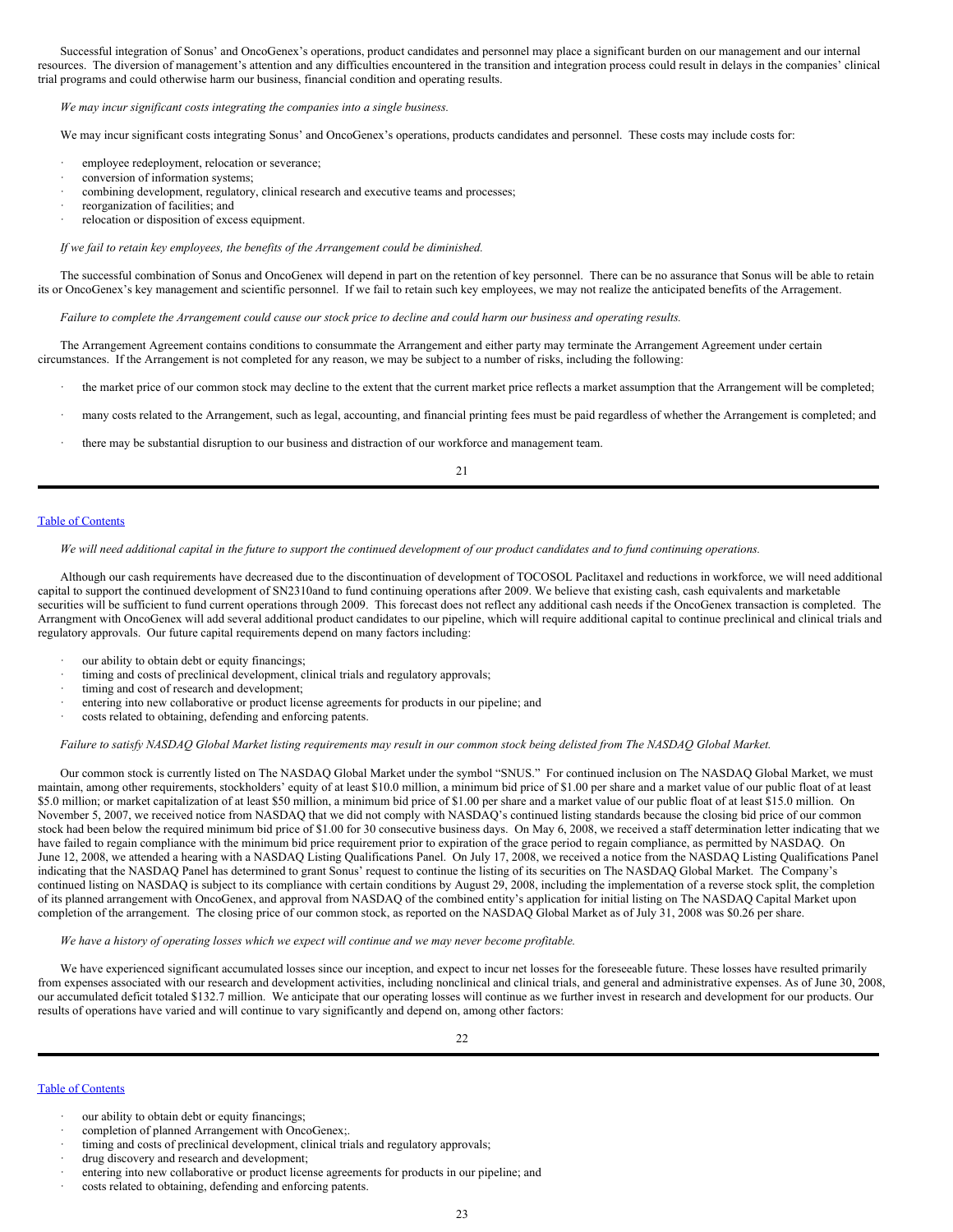<span id="page-12-0"></span>Item 6. Exhibits

Exhibit No. 2: Plan of Acquisition

- 2.1\* Arrangement Agreement dated May 27, 2008, by and between Sonus Pharmaceuticals, Inc., and OncoGenex Technologies Inc. (incorporated by reference to the Company's Current Report on FORM 8-K filed May 30, 2008).
- Exhibit No. 4: Instruments Defining the Rights of Security Holders
	- 4.1 Third Amendment to Amended and Restated Rights Agreement dated May 27, 2008, by and between Sonus Pharmaceuticals, Inc. and Computershare Trust Company, N.A., as Rights Agent (incorporated by reference to the Company's Current Report on FORM 8-K filed May 30, 2008).

Exhibit No. 10: Material Contracts

- 10.1 Form of OncoGenex Voting Agreement (incorporated by reference to the Company's Current Report on FORM 8-K filed May 30, 2008).
- 10.1.1 Schedule of Parties to OncoGenex Voting Agreement (incorporated by reference to the Company's Current Report on FORM 8-K filed May 30, 2008).
- 10.2 Form of Sonus Voting Agreement (incorporated by reference to the Company's Current Report on FORM 8-K filed May 30, 2008).
- 10.2.1 Schedule of Parties to Sonus Voting Agreement (incorporated by reference to the Company's Current Report on FORM 8-K filed May 30, 2008).

Certifications

- 31.1 Certification of President and Chief Executive Officer pursuant to Rule 13a-14(a) or 15d-14(a).
- 31.2 Certification of Chief Financial Officer pursuant to Rule 13a-14(a) or 15d-14(a).
- 32.1 Certification of President and Chief Executive Officer pursuant to Rule 13a-14(b) or 15d-14(b).
- 32.2 Certification of Chief Financial Office pursuant to Rule 13a-14(b) or 15d-14(b).

 $24$ 

#### Table of [Contents](#page-0-0)

#### **SIGNATURES**

In accordance with the requirements of the Securities Exchange Act, the registrant caused this report to be signed on its behalf by the undersigned, thereunto duly authorized.

### **SONUS PHARMACEUTICALS, INC.**

Date: August 5, 2008 By: /s/ Alan Fuhrman

Alan Fuhrman Senior Vice President, Chief Financial Officer (Principal Financial Officer)

25

<sup>\*</sup> Schedules and similar attachments to the Arrangement Agreement have been omitted pursuant to Item 601(b)(2) of Regulation S-K. Registrant will furnish supplementally a copy of any omitted schedule or similar attachment to the Securities and Exchange Commission upon request.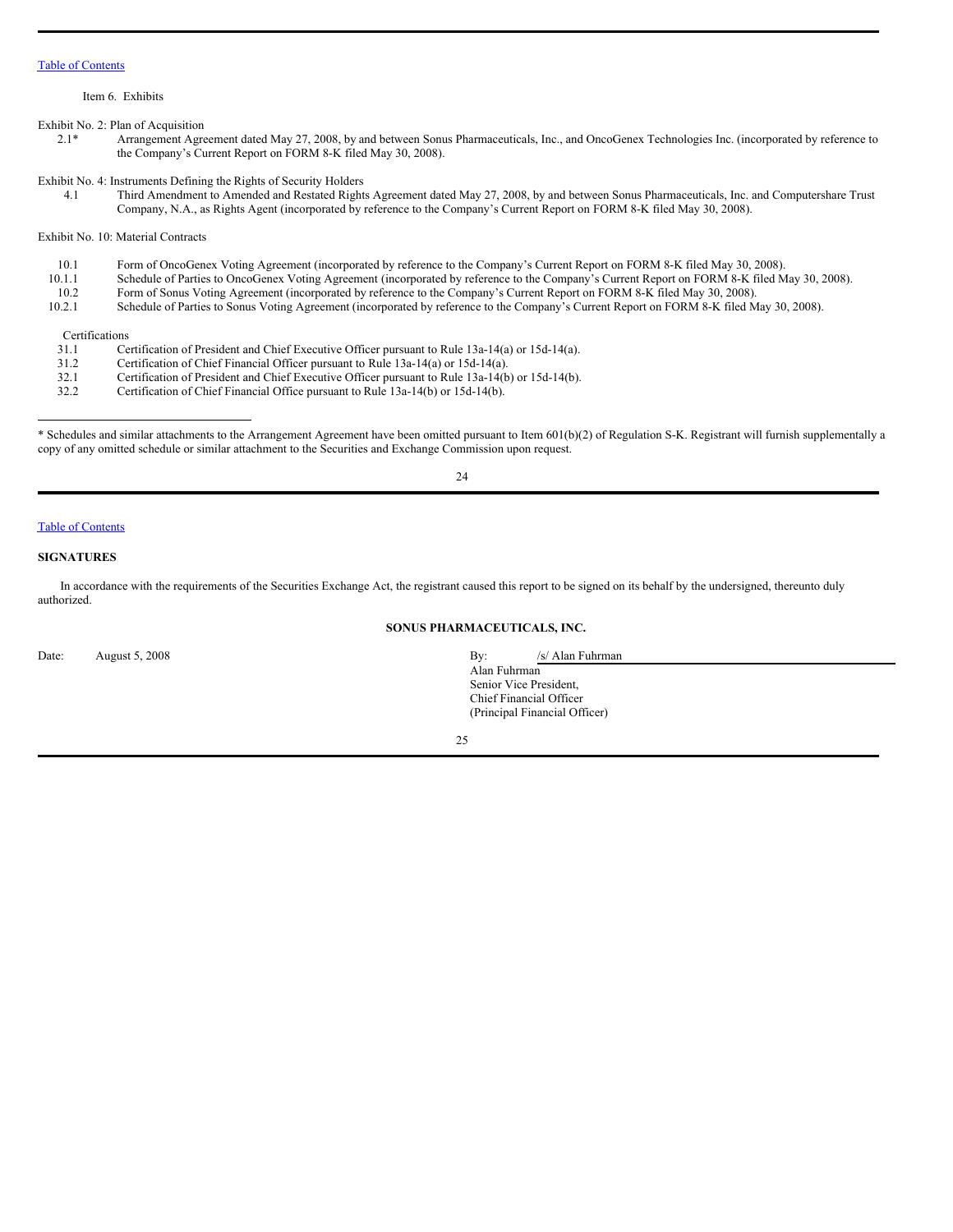#### **Certification Pursuant to Rule 13a-14(a) or Rule 15d-14(a) of the Securities Exchange Act of 1934**

I, Michael A. Martino, certify that:

- 1. I have reviewed this quarterly report on Form 10-Q of Sonus Pharmaceuticals, Inc.;
- 2. Based on my knowledge, this report does not contain any untrue statement of a material fact or omit to state a material fact necessary to make the statements made, in light of the circumstances under which such statements were made, not misleading with respect to the period covered by this report;
- 3. Based on my knowledge, the financial statements, and other financial information included in this report, fairly present in all material respects the financial condition, results of operations and cash flows of the registrant as of, and for, the periods presented in this report;
- 4. The registrant's other certifying officer and I are responsible for establishing and maintaining disclosure controls and procedures (as defined in Exchange Act Rules 13a-15(e) and 15d-15(e)) and internal control over financial reporting (as defined in Exchange Act Rules 13a-15(f) and 15d-15(f)) for the registrant and have:
	- (a) Designed such disclosure controls and procedures, or caused such disclosure controls and procedures to be designed under our supervision, to ensure that material information relating to the registrant, including its consolidated subsidiaries, is made known to us by others within those entities, particularly during the period in which this report is being prepared;
	- (b) Designed such internal control over financial reporting, or caused such internal control over financial reporting to be designed under our supervision, to provide reasonable assurance regarding the reliability of financial reporting and the preparation of financial statements for external purposes in accordance with generally accepted accounting principles;
	- (c) Evaluated the effectiveness of the registrant's disclosure controls and procedures and presented in this report our conclusions about the effectiveness of the disclosure controls and procedures, as of the end of the period covered by this report based on such evaluation; and
	- (d) Disclosed in this report any change in the registrant's internal control over financial reporting that occurred during the registrant's most recent fiscal quarter (the registrant's fourth fiscal quarter in the case of an annual report) that has materially affected, or is reasonably likely to materially affect, the registrant's internal control over financial reporting; and
- 5. The registrant's other certifying officer and I have disclosed, based on our most recent evaluation of internal control over financial reporting, to the registrant's auditors and the audit committee of the registrant's board of directors (or persons performing the equivalent functions):
	- (a) all significant deficiencies and material weaknesses in the design or operation of internal control over financial reporting which are reasonably likely to adversely affect the registrant's ability to record, process, summarize and report financial information; and
	- (b) any fraud, whether or not material, that involves management or other employees who have a significant role in the registrant's internal control over financial reporting.

Date: August 5, 2008

/s/ Michael A. Martino Michael A. Martino President and Chief Executive Officer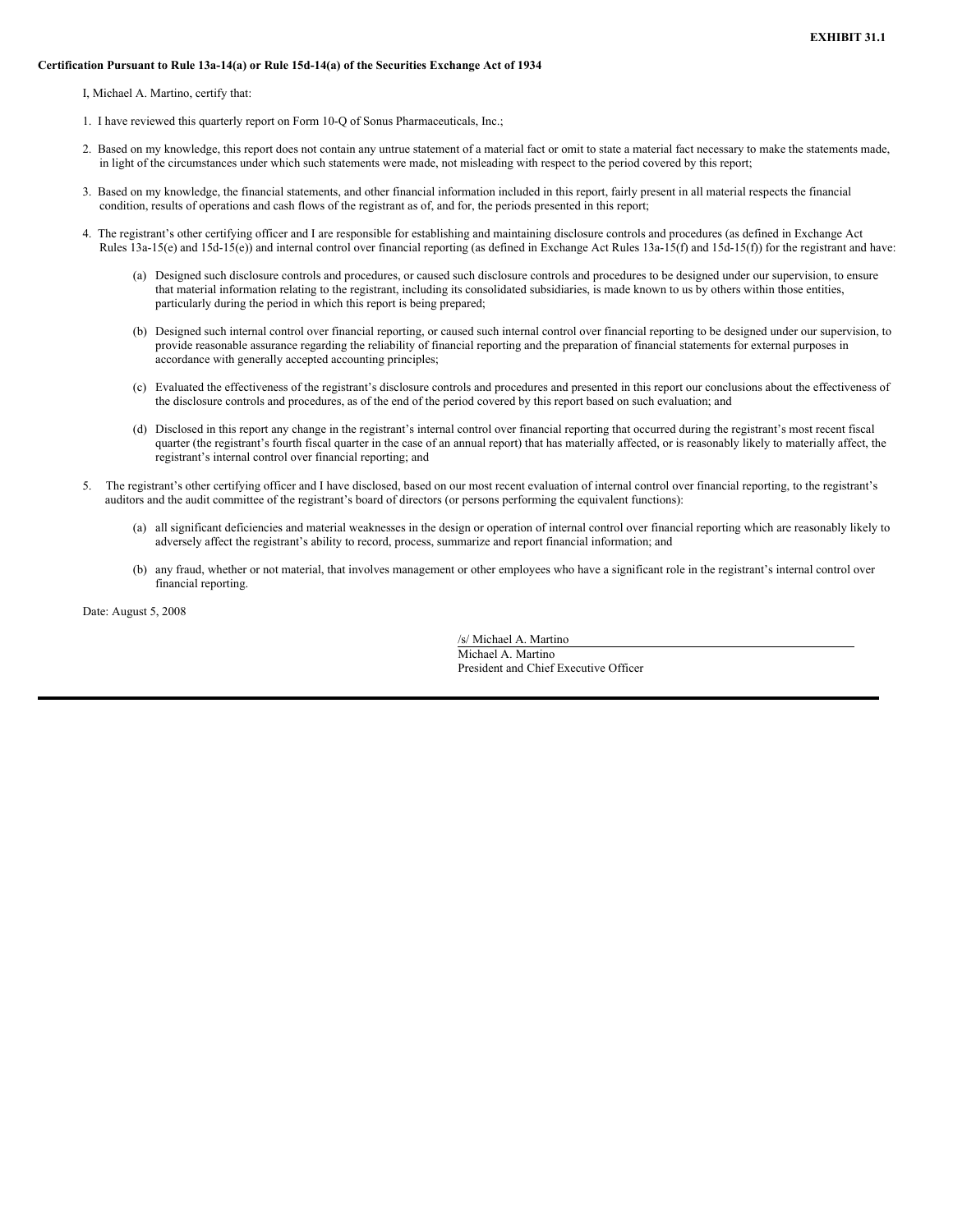#### **Certification Pursuant to Rule 13a-14(a) or Rule 15d-14(a) of the Securities Exchange Act of 1934**

I, Alan Fuhrman, certify that:

- 1. I have reviewed this quarterly report on Form 10-Q of Sonus Pharmaceuticals, Inc.;
- 2. Based on my knowledge, this report does not contain any untrue statement of a material fact or omit to state a material fact necessary to make the statements made, in light of the circumstances under which such statements were made, not misleading with respect to the period covered by this report;
- 3. Based on my knowledge, the financial statements, and other financial information included in this report, fairly present in all material respects the financial condition, results of operations and cash flows of the registrant as of, and for, the periods presented in this report;
- 4. The registrant's other certifying officer and I are responsible for establishing and maintaining disclosure controls and procedures (as defined in Exchange Act Rules 13a-15(e) and 15d-15(e)) and internal control over financial reporting (as defined in Exchange Act Rules 13a-15(f) and 15d-15(f)) for the registrant and have:
	- (a) Designed such disclosure controls and procedures, or caused such disclosure controls and procedures to be designed under our supervision, to ensure that material information relating to the registrant, including its consolidated subsidiaries, is made known to us by others within those entities, particularly during the period in which this report is being prepared;
	- (b) Designed such internal control over financial reporting, or caused such internal control over financial reporting to be designed under our supervision, to provide reasonable assurance regarding the reliability of financial reporting and the preparation of financial statements for external purposes in accordance with generally accepted accounting principles;
	- (c) Evaluated the effectiveness of the registrant's disclosure controls and procedures and presented in this report our conclusions about the effectiveness of the disclosure controls and procedures, as of the end of the period covered by this report based on such evaluation; and
	- (d) Disclosed in this report any change in the registrant's internal control over financial reporting that occurred during the registrant's most recent fiscal quarter (the registrant's fourth fiscal quarter in the case of an annual report) that has materially affected, or is reasonably likely to materially affect, the registrant's internal control over financial reporting; and
- 5. The registrant's other certifying officer and I have disclosed, based on our most recent evaluation of internal control over financial reporting, to the registrant's auditors and the audit committee of the registrant's board of directors (or persons performing the equivalent functions):
	- (a) all significant deficiencies and material weaknesses in the design or operation of internal control over financial reporting which are reasonably likely to adversely affect the registrant's ability to record, process, summarize and report financial information; and
	- (b) any fraud, whether or not material, that involves management or other employees who have a significant role in the registrant's internal control over financial reporting.

Date: August 5, 2008

/s/ Alan Fuhrman Alan Fuhrman Senior Vice President and Chief Financial Officer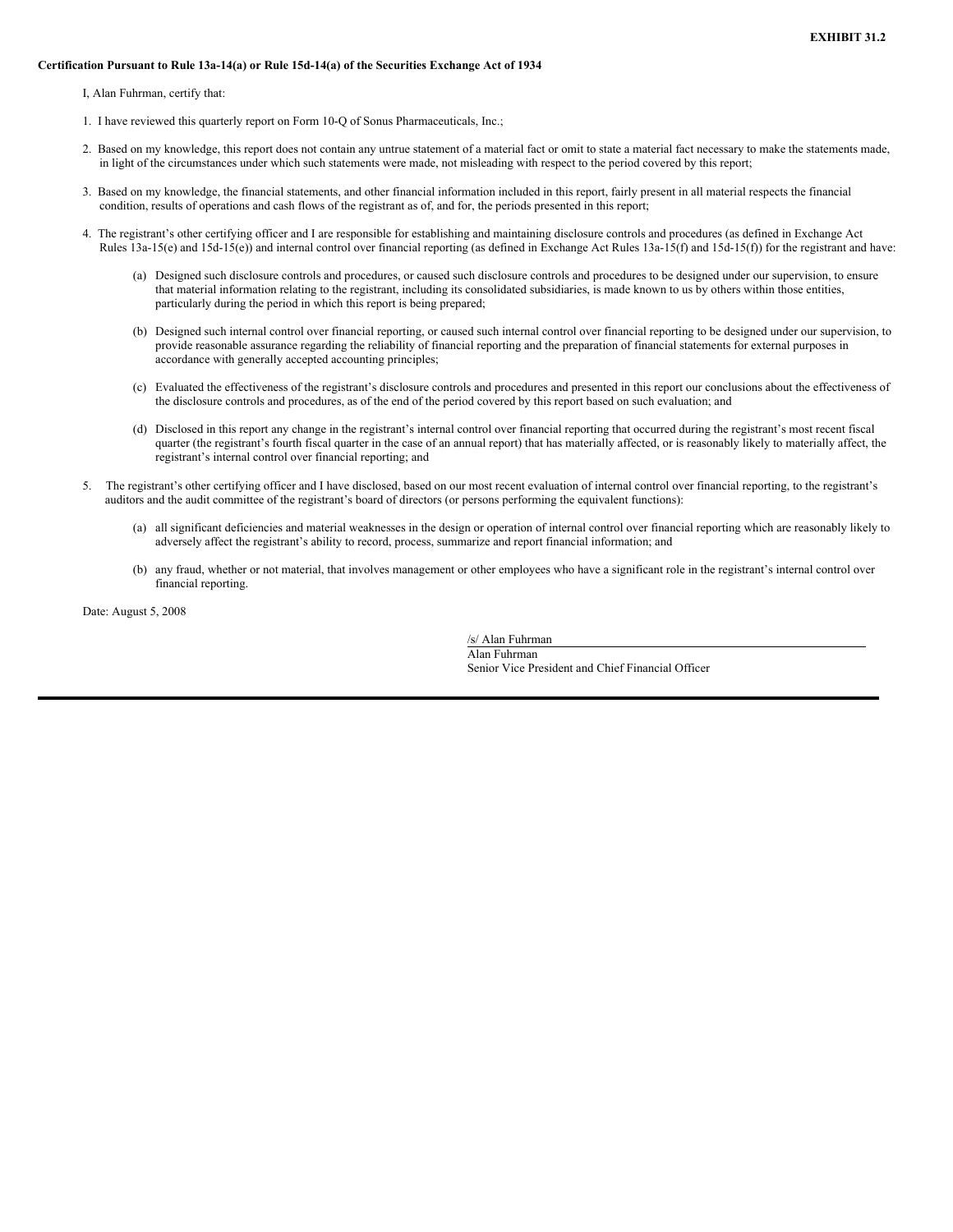#### Certification Pursuant to Rule 13a-14(b) or Rule 15d-14(b) of the Securities Exchange Act of 1934 and U.S.C. Section 1350

I, Michael A. Martino, President and Chief Executive Officer of Sonus Pharmaceuticals, Inc. (the "Company"), certify, pursuant to Rule 13a-14(b) or Rule 15d-14(b) of the Securities Exchange Act of 1934 and 18 U.S.C. Section 1350, that:

- (1) the Quarterly Report on Form 10-Q of the Company for the quarterly period ended June 30, 2008 (the "Report") fully complies with the requirements of Section 13(a) or 15(d) of the Securities Exchange Act of 1934 (15 U.S.C. 78m or 78o(d)); and
- (2) the information contained in the Report fairly presents, in all material respects, the financial condition and results of operations of the Company.

Dated: August 5, 2008

/s/ Michael A. Martino Michael A. Martino President and Chief Executive Officer